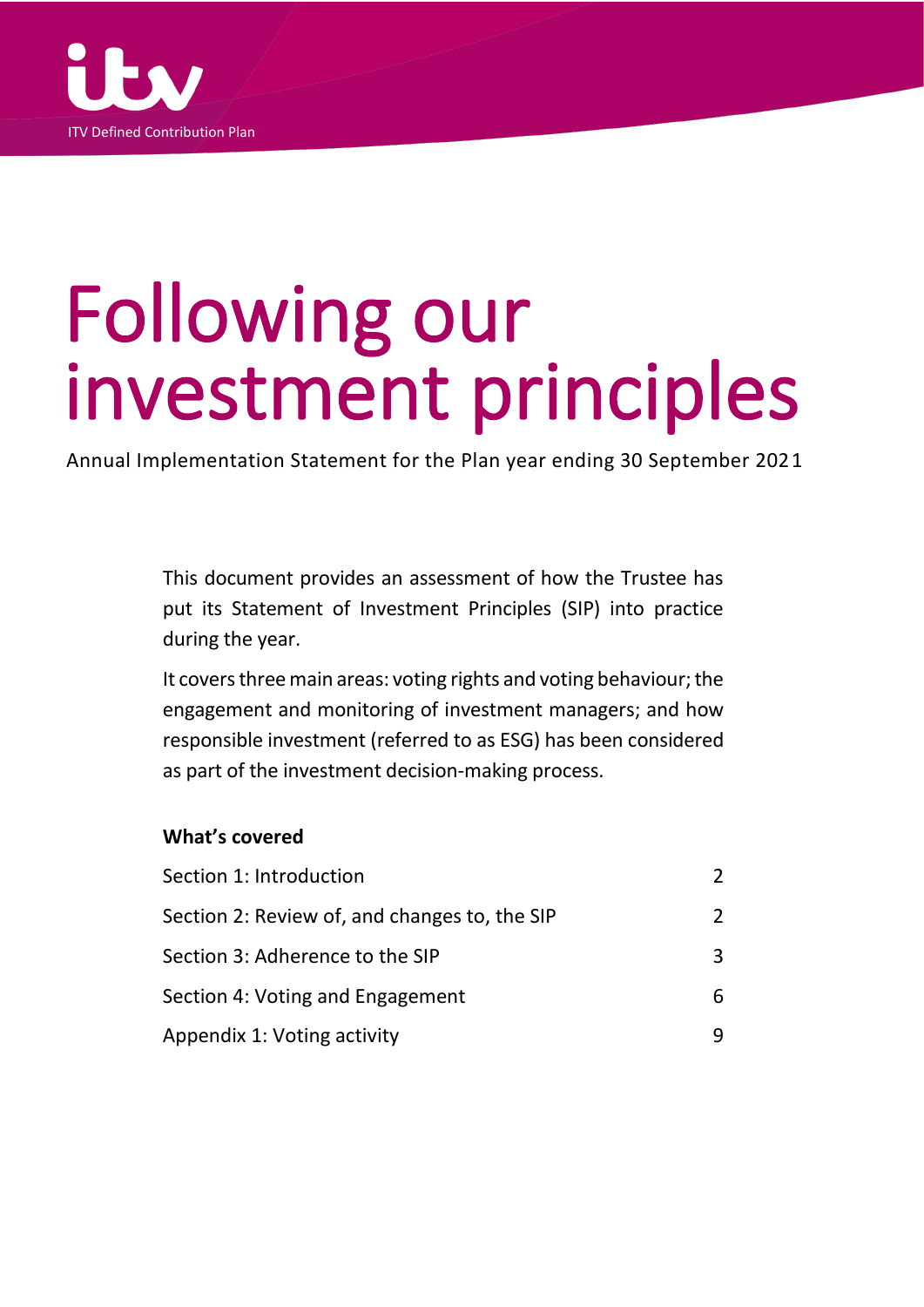# Section 1: Introduction

This document is the Annual Implementation Statement ("the statement") prepared by the Trustee of ITV Defined Contribution Plan ("the Plan") covering the Plan year ("the year") to 30 September 2021. Specifically this statement relates to the "DC Section" within the ITV DC Plan. The DC Section refers to the sections of the ITV DC Plan called DC Section, United Section and CFM Section.

The purpose of this statement is to:

- Detail any reviews of the Statement of Investment Principles ("SIP") that the Trustee has undertaken, and any changes made to the SIP over the year as a result of the reviews.
- Set out the extent to which, in the opinion of the Trustee, the Plan's SIP has been followed during the Plan year.
- Describe the voting behaviour on behalf of the Trustee over the year.

The Plan makes use of a wide range of investments; therefore, the principles and policies in the SIP are intended to be applied in aggregate and proportionately, focussing on areas of maximum impact.

A copy of this implementation statement has been made available on the following website: **[www.itvdcplan.com](http://www.itvdcplan.com/)**

# Section 2: Review of and changes to the SIP

The SIP was reviewed and updated once at the start of the Plan year, in October 2020. Aside from some minor textual amendments the changes made were:

- To reflect new requirements by including the Trustee's policies in relation to their relationship with their investment managers.
- To clarify that a number of Hands Off and Hands On options are treated as default arrangements as a result of previous fund mapping exercises.
- To remove references to the Auto Enrolment Plan of the ITV DC Plan (with a separate SIP being created for the Auto Enrolment Plan).

No other policies (including the Trustee's policy on strategic asset allocation) in the previous SIP were changed as a result of this review. For the purpose of assessing how the DC Section's SIP has been followed, the remainder of this statement specifically focusses on the SIP published in October 2020.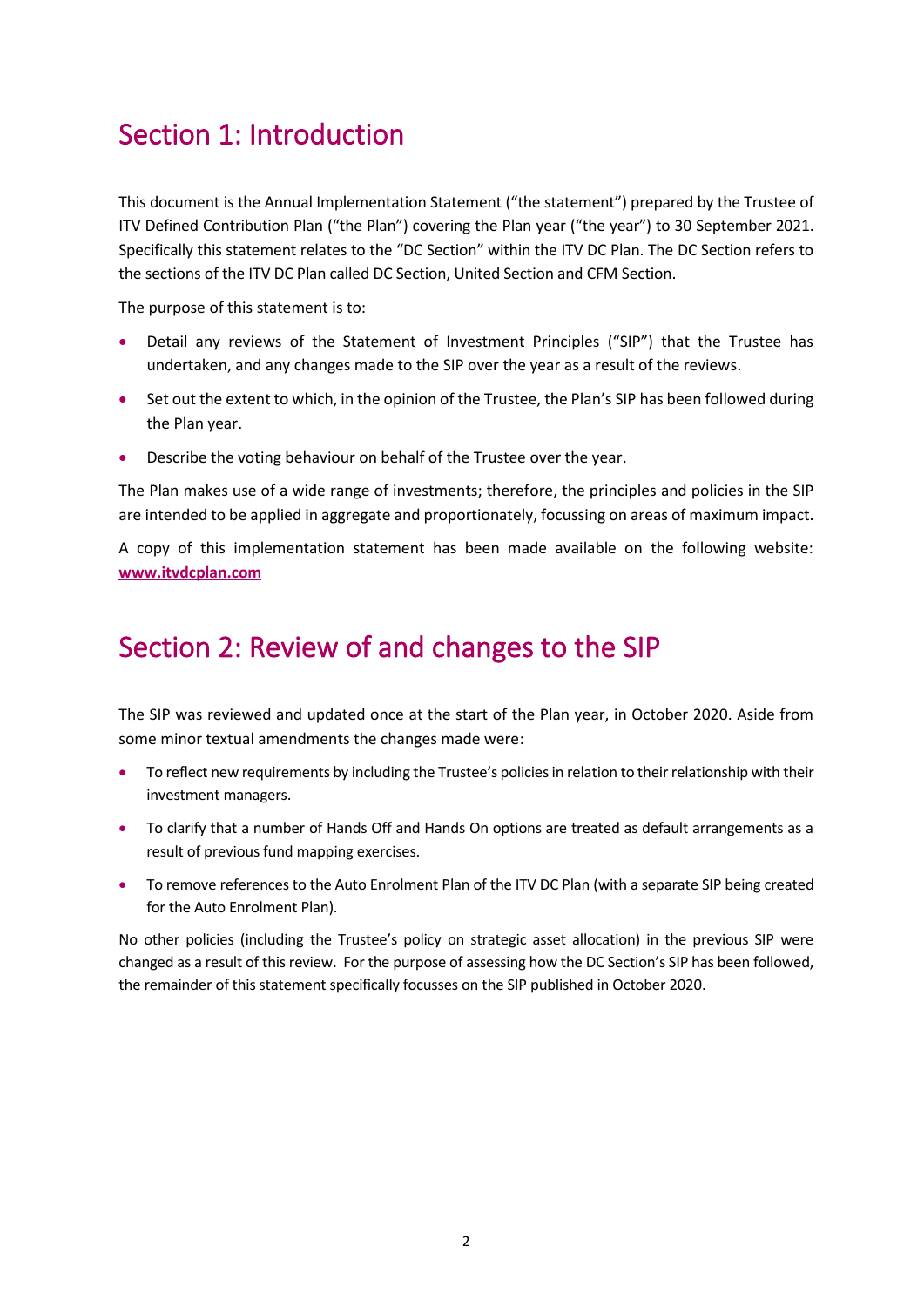# Section 3: Adherence to the SIP

The Trustee believes the policies outlined in the SIP have been followed during the Plan year and the justification for this is set out in the remainder of this section*.* Please note that this statement only covers sections of the SIP deemed to represent the Trustee's policies, and not introductory or background comments, or statements of fact.

# Investment policy and member investment options

The Trustee's investment policy is structured to achieve its objectives to: ensure the individual fund options are suitably invested and managed to maximise the return commensurate with an acceptable level of risk, and provide members with a diversified range of investment options designed to allow them to meet their own risk, return, liquidity and retirement planning preferences.

The Trustee implements its investment policy through the Hands off strategies and Hands on fund options that it makes available to members. Overall, following a review ending during the Plan year, and with the support of its investment consultant, the Trustee concluded that this range of options offers members a balanced range of investment options to allow them to match their investment choice against their own risk tolerance and the different ways in which they may take their benefits.

Full details of all the Hands off and Hands on options are contained in the Investment Policy Document which supports the SIP.

During the Plan year the Trustee also commenced a review of the DC Section's investment strategy. Actions carried out during the Plan year included:

- Analysis of the membership characteristics, expected risk tolerance and likely retirement behaviour
- Consideration of the Trustee's investment beliefs and objectives
- Carrying out a survey of DC Section members, to understand how they choose their investments and capture their views on issues concerning Environmental, Social and Governance (ESG) factors.

The overall objective of the work carried out to date is to consider whether the overall structure of investment options remains appropriate, and whether any additional options may be added. The review is currently ongoing.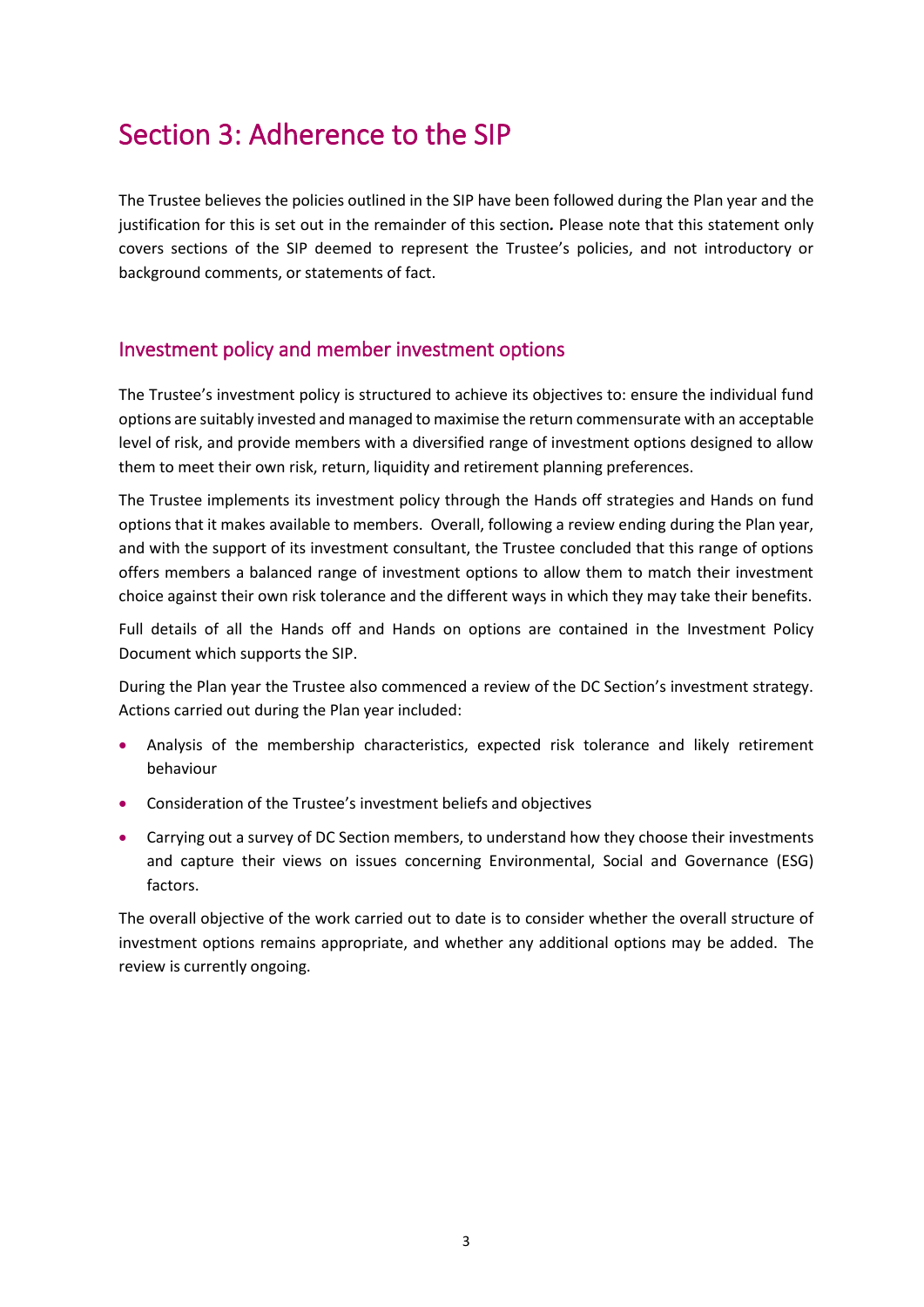# Investment Risk

The Trustee monitors investment risks associated with the Plan in a number of ways:

- As part of the at least quarterly monitoring of the investment funds, which includes monitoring of short and long term performance, and monitoring of fund managers. The reports include monitoring of capital risk of the active equity and mixed investment funds used in the DC Section.
- As part of the reviews of the Hands off and Hands on investment strategies carried out over time. When undertaking these strategy reviews, the Trustee considers the membership demographics of the DC Section, and considers both short and long term risks associated with the investment strategies.

Risk is not considered in isolation, but in conjunction with expected investment returns and outcomes for members. The investment strategy reviews take account of the overall balance of these risks.

The investment guide available on the Plan website explains to members the balance between risk and reward and the types of risk they should consider when selecting their investment options.

# Monitoring investment performance and investment manager monitoring

The Trustee receives a quarterly monitoring report from its investment adviser, which is discussed at Trustee meetings during the year, so as to fully understand the background to and reasons for performance of each fund and its component parts.

In addition, the investment adviser updates the Trustee in between these meetings if a particular issue arises with Legal & General or one of the funds made available within the DC Section.

The overall suitability of the DC Section's investment managers is formally reviewed as part of the Trustee formal strategy reviews. The formal review, which started in 2020, is on-going whereas the previous review completed in 2019. The formal review takes account of (amongst other things) the performance of the funds against their objectives, the ratings given to the managers and funds by the investment adviser and the charges for each fund. Suitability of managers is also discussed and considered on a quarterly basis as part of the Trustee's regular monitoring, with the investment adviser providing its ratings and views on managers as required.

# Social responsibility and corporate governance

The Trustee believes that sustainable investment is an important and relevant issue. The Trustee also believes that investment managers should exercise strong stewardship, in accordance with the UK Stewardship Code, and follow a policy of active engagement with the companies in which a fund invests.

The Trustee explores the approaches to sustainable investment and stewardship followed by its investment managers, with advice from its investment adviser.

During the Plan year, the Trustee undertook a sustainable investment assessment of the DC Section's managers. This exercise involved the investment adviser producing detailed reports on the sustainable investment characteristics of the managers included in the DC Section's funds and information on ESG initiatives and stewardship. The report also included the adviser's views and ratings of managers' approach to ESG integration and stewardship activities. This included an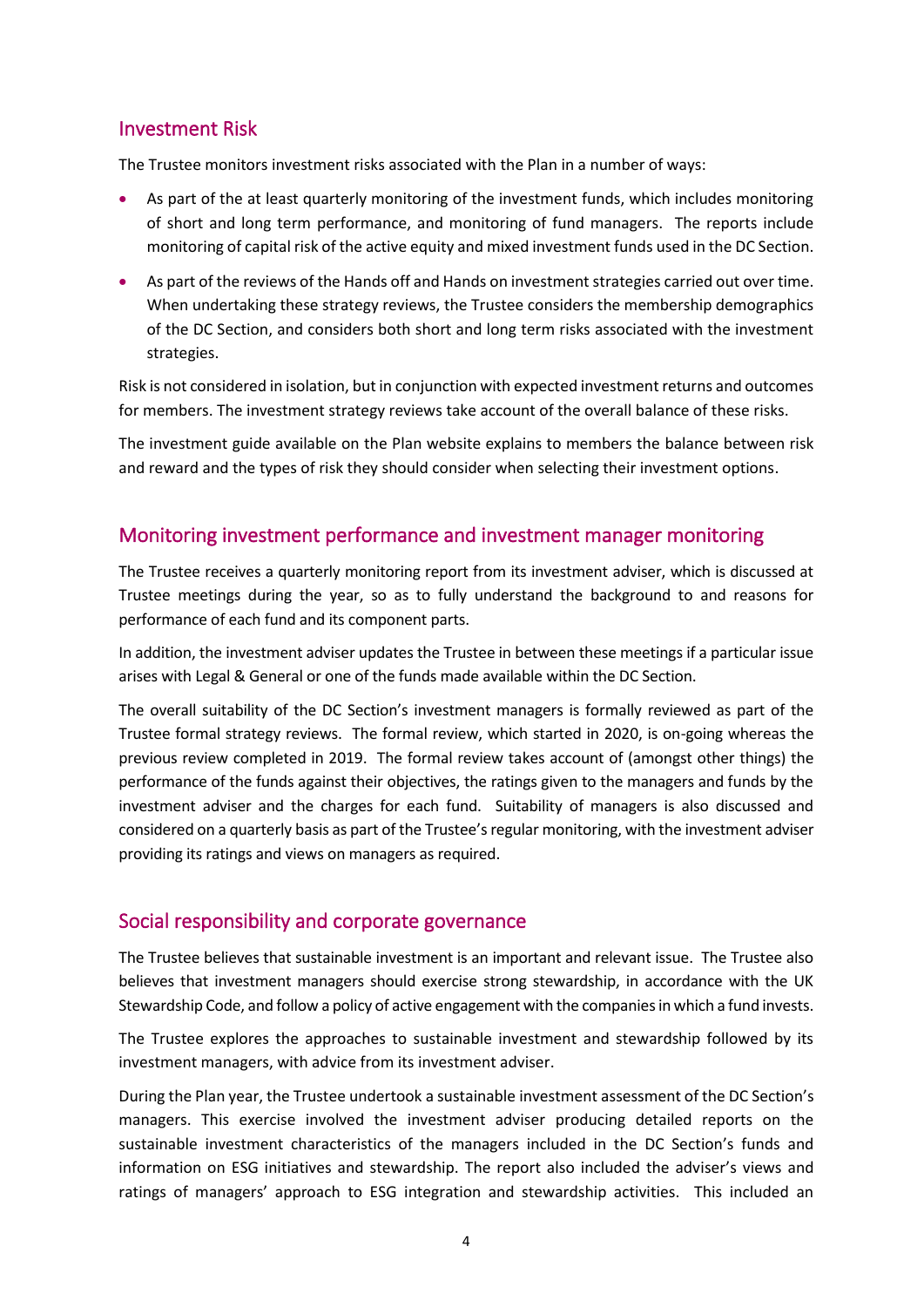assessment of the managers' commitment to ESG integration, the level of resources dedicated to ESG and stewardship, and the policies applied to corporate engagement and shareholder voting on relevant sustainable investment issues.

Overall the managers scored well on the majority of areas assessed.

During the Plan year, a number of Trustee Board members met with Legal & General to explore the manager's approach to sustainable investment and stewardship in its management of the funds. The Trustee intends to continue to engage with Legal & General in these areas.

The Trustee intends to continue developing how it factors ESG and sustainable investment into its strategy during the current Plan year. More details about this exercise are included in the Annual Chair's Statement, which can be found here: [www.itvdcplan.com/documents/chairs-statement.pdf](https://itvdcplan.com/documents/chairs-statement.pdf)

## Arrangements with investment managers

The assets of the DC Section are invested in pooled funds, and as such the Trustee does not have direct control or influence on the underlying managers. However, through the regular performance and sustainable investment reporting provided by the investment adviser the Trustee has gained a good understanding of the managers' investment policies and processes. The Trustee has also ensured that all managers have received a copy of the latest SIP so that they are aware of the Trustee's expectations regarding how the DC Section's assets are managed.

The Trustee reviews the costs incurred in managing the DC Section's assets annually, as part of its governance and in reporting of the costs and charges in the Annual Governance Statement. The Trustee has reviewed the level of turnover within each underlying fund and is comfortable that these are within expected ranges for each type of fund.

# Realisation of investments

In line with its policy, the Trustee has offered members fund options that can be readily realised to allow members to access funds quickly and easily. That said, the DC Section does offer one investment option – the Property and Infrastructure fund – which invests in assets that has historic occurrences of occasions when the funds were not readily realisable due to liquidity and valuation issues. As part of the last Hands On review, the Trustee considered the specific issues associated with this fund. It concluded that whilst the fund can present difficulties in circumstances when access is restricted and members are not able to realise their investments quickly, there are advantages from its long term growth potential and the potential for members to add diversification to their overall investment portfolio. It was also a popular choice for members who had chosen to invest in Hands on funds.

During the Plan year the previous Property and Infrastructure fund that remained with Scottish Widows remained suspended, and in September 2021 the underlying manager (M&G Investments) announced its intention to close the fund. The process to close the fund is ongoing and is expected to take 12 months or more.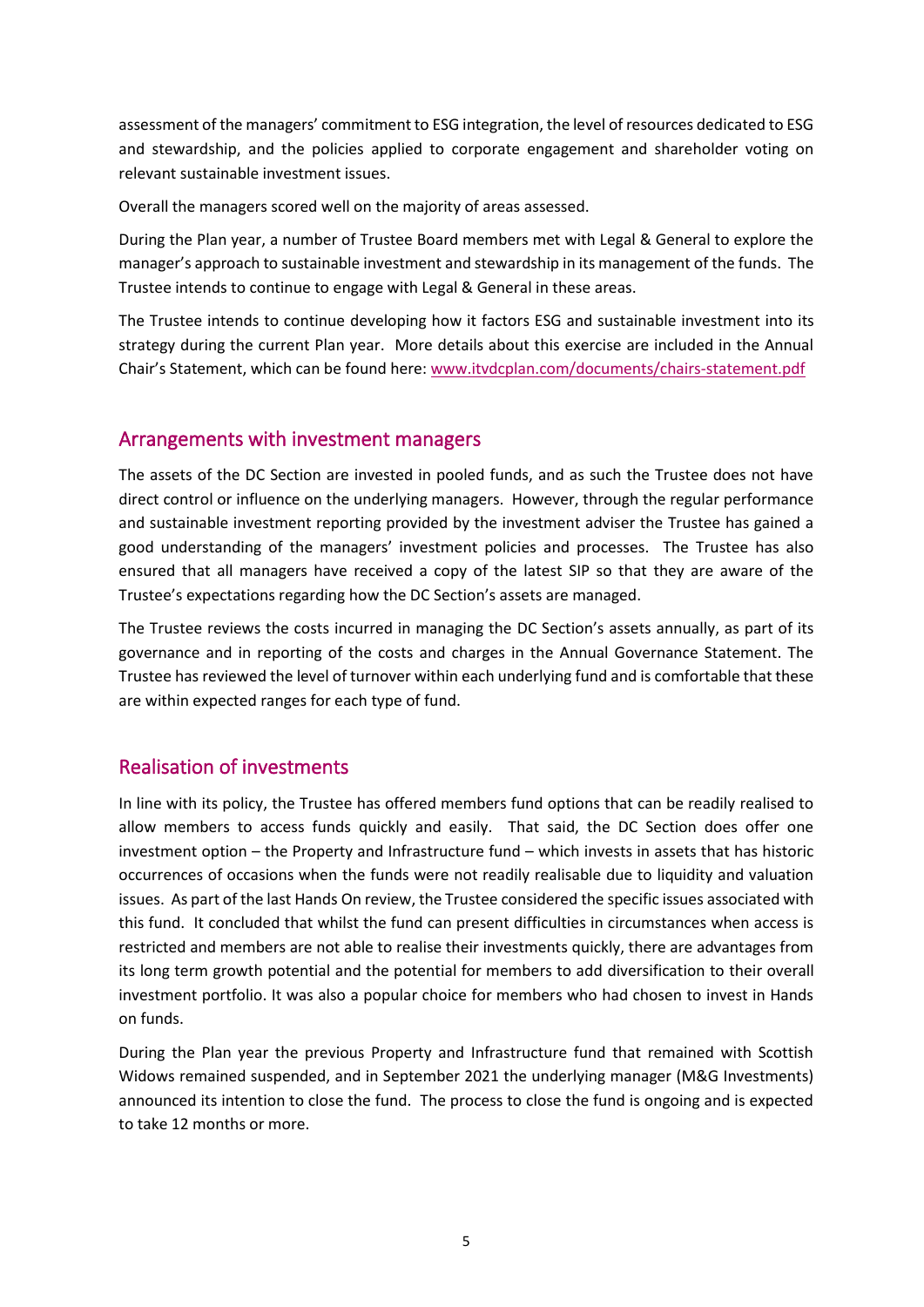# Section 4: Voting and Engagement

The DC Section's equity holdings are held within pooled investment vehicles, such that the equity holdings are legally owned by the underlying investment managers. This means, in effect, the Trustee delegates voting rights and the execution of those rights to the underlying managers for the securities they hold. The following funds of the DC Section include equity holdings: mixed selection, mixed selection (absolute returns), property and infrastructure, emerging markets (index tracker), global shares, global shares (index tracker), social conscience, UK shares, UK shares (index tracker), and shariah law (index tracker). The DC Section's investment advisers engage managers on areas for development, not least around resourcing, and improving the breadth and depth of corporate engagements.

The Trustee has delegated the determination of what constitutes a "most significant" vote to the underlying investment managers. Based on the information provided by the investment managers (see the next paragraph for more details), the Trustee is satisfied with their determinations of what is "most significant".

Further information on the voting and engagement activities of the managers is provided in the summary table below. A supplementary document containing information on the managers' key voting activities will be published on the Plan's website: [www.itvdcplan.com/library-items](http://www.itvdcplan.com/library-items/)

| Fund                                    | Underlying<br>fund(s)                                       | Votes cast                                                                                     | Use of proxy voter                                                                                                                                                                                                                                              | Significant votes               |
|-----------------------------------------|-------------------------------------------------------------|------------------------------------------------------------------------------------------------|-----------------------------------------------------------------------------------------------------------------------------------------------------------------------------------------------------------------------------------------------------------------|---------------------------------|
| <b>Global Shares</b><br>(index tracker) | <b>LGIM MSCI</b><br>World Adaptive<br>Capped                | 20,199 (<100% of<br>eligible votes)<br>20% of votes against<br>management $/$ <1%<br>abstained | See "LGIM Index Funds"<br>below                                                                                                                                                                                                                                 | See "LGIM Index<br>Funds" below |
| <b>Global Shares</b>                    | <b>Baillie Gifford</b><br>Long Term<br><b>Global Growth</b> | 383 (100% of eligible<br>votes)<br>13% of votes against<br>management $/$ <1%<br>abstained     | Uses proxy voting<br>recommendations to<br>augment its own<br>research but ultimately<br>all voting decisions are<br>made by Baillie Gifford                                                                                                                    | Amazon<br><b>Netflix</b>        |
|                                         | River &<br>Mercantile<br>Global High<br>Alpha               | 3,361 (98% of<br>eligible votes)<br>24% of votes against<br>management / <1%<br>abstained      | Uses proxy to implement<br>the manager's voting<br>policy, overriding the<br>recommended action<br>when it differs from<br>R&M's General Principles<br>on standards for good<br>corporate governance<br>and management of<br>environmental and social<br>issues | Alphabet<br>Facebook            |
|                                         | Veritas Global<br>Focus                                     | 465 (100% of eligible<br>votes)                                                                | Uses proxy to implement<br>the manager's voting<br>policy                                                                                                                                                                                                       | <b>Becton Dickinson</b>         |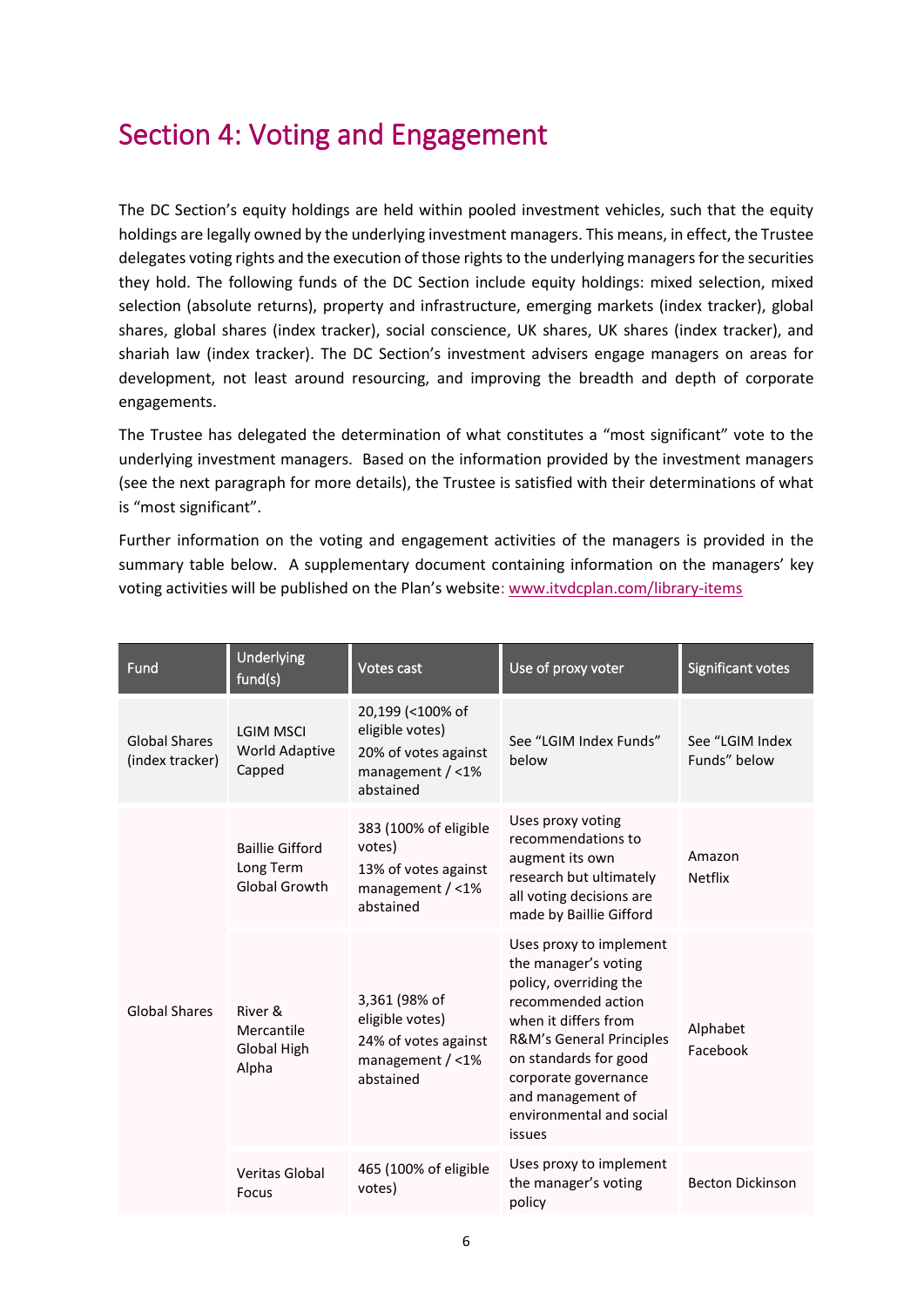|                                                     |                                                  | 9% of votes against<br>management / 1%<br>abstained                                           |                                                                                                                                                                                                                                                                | UnitedHealth<br>Group<br>Incorporated                |
|-----------------------------------------------------|--------------------------------------------------|-----------------------------------------------------------------------------------------------|----------------------------------------------------------------------------------------------------------------------------------------------------------------------------------------------------------------------------------------------------------------|------------------------------------------------------|
| <b>UK Shares</b><br>(index tracker)                 | <b>LGIM UK Equity</b>                            | 8,169 (100% of<br>eligible votes)<br>8% of votes against<br>management / 0%<br>abstained      | See "LGIM Index Funds"<br>below                                                                                                                                                                                                                                | See "LGIM Index<br>Funds" below                      |
| UK shares                                           | Lindsell Train UK<br>Equity                      | 423 (100% of eligible<br>votes)<br>0% of votes against<br>management / <1%<br>abstained       | Uses proxy voting<br>recommendations to<br>augment its own<br>research but ultimately<br>all voting decisions are<br>made by Lindsell Train                                                                                                                    | Unilever<br>Mondelez                                 |
|                                                     | River &<br>Mercantile UK<br>High Alpha           | 4,433 (99% of<br>eligible votes)<br>6% of votes against<br>management / <1%<br>abstained      | Uses proxy to implement<br>the manager's voting<br>policy, overriding the<br>recommended action<br>when it differs from<br>R&M's General Principles<br>on standards for good<br>corporate governance<br>and management of<br>environmental and social<br>issue | Royal Dutch Shell<br><b>Rio Tinto</b>                |
| Emerging<br><b>Markets</b><br>(index tracker)       | LGIM World<br>Emerging<br><b>Markets Equity</b>  | 29,901 (<100% of<br>eligible votes)<br>14% of votes<br>management / 2%<br>abstained           | See "LGIM Index Funds"<br>below                                                                                                                                                                                                                                | See "LGIM Index<br>Funds" below                      |
| Mixed<br>Investments                                | <b>LGIM Diversified</b>                          | 76,830 (99% of<br>eligible votes)<br>19% of votes against<br>management / $<$ 1%<br>abstained | See "LGIM Index Funds"<br>below                                                                                                                                                                                                                                | See "LGIM Index<br>Funds" below                      |
| Mixed<br><b>Investments</b><br>(Absolute<br>Return) | <b>Fulcrum</b><br>Diversified<br>Absolute Return | 8,068 (97% of<br>eligible votes)<br>6% of votes against<br>management / 2%<br>abstained       | Fulcrum's default is to<br>use the proxy's standard<br>voting policy, however,<br>there may be times<br>where it overrides its<br>advice, particularly<br>related to climate change<br>proposals                                                               | Amazon<br><b>Canadian Pacific</b><br>Railway Limited |
| Social<br>Conscience                                | Jupiter Ecology                                  | 844 (100% of eligible<br>votes)<br>2% of votes against<br>management / <1%<br>abstained       | Uses proxy voting<br>recommendations to<br>augment its own<br>research but ultimately<br>all voting decisions are<br>made by Jupiter                                                                                                                           | First Solar Inc.<br>Tomra Systems<br><b>ASA</b>      |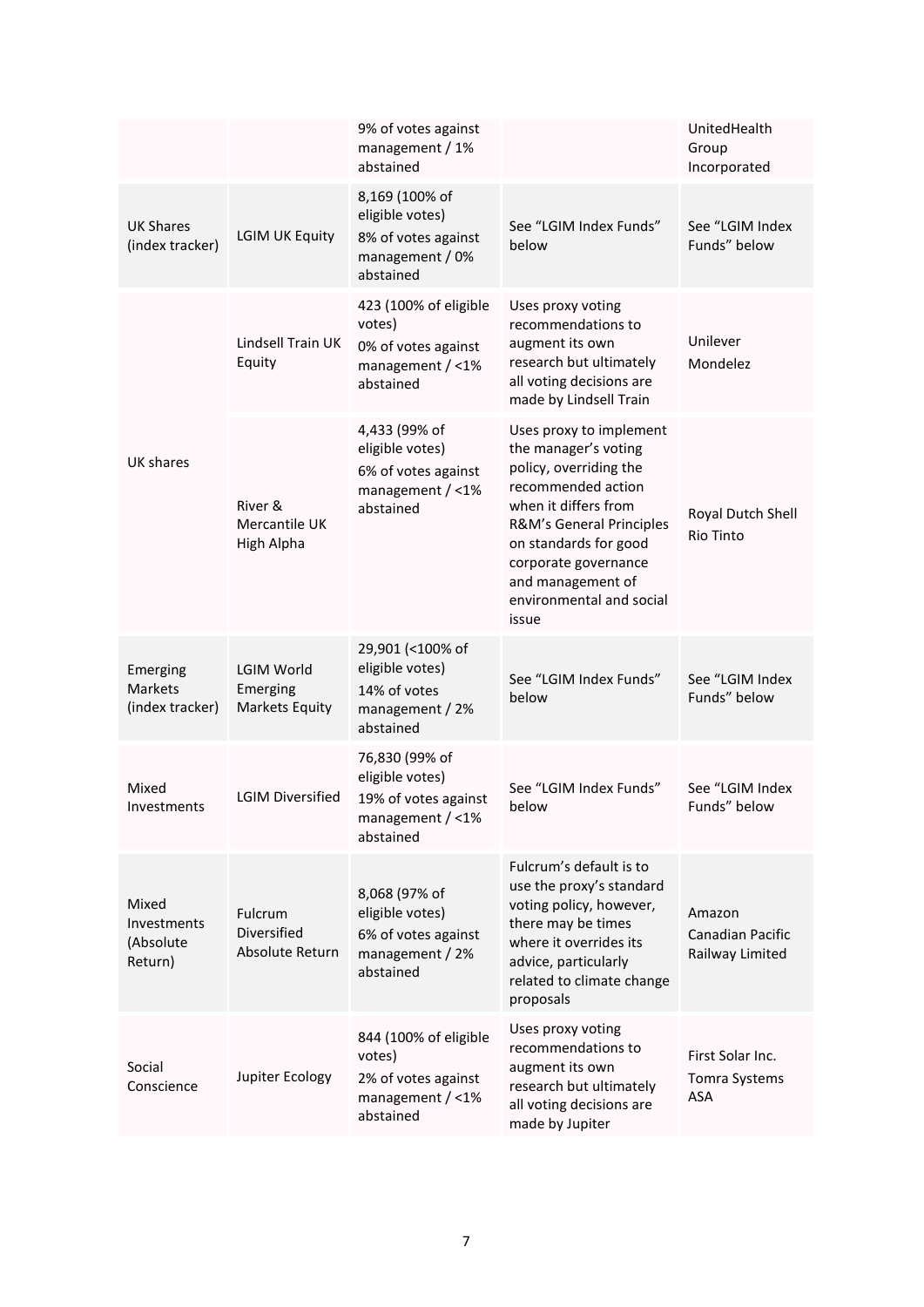| Shariah Law<br>(index tracker)                       | <b>HSBC Global</b><br>Islamic Index                | 1,548 (93% of<br>eligible votes)<br>10% of votes against<br>management / 0%<br>abstained     | Uses proxy to implement<br>the manager's voting<br>policy                                                                         | Exxon Mobil<br>Corporation<br>Chevron<br>Corporation                   |
|------------------------------------------------------|----------------------------------------------------|----------------------------------------------------------------------------------------------|-----------------------------------------------------------------------------------------------------------------------------------|------------------------------------------------------------------------|
| Property &<br>Infrastructure<br>(Scottish<br>Widows) | <b>LGIM Global</b><br><b>Real Estate</b><br>Equity | 3,667 (100% of<br>eligible votes)<br>19% of votes against<br>management / <1%<br>abstained   | See "LGIM Index Funds"<br>helow                                                                                                   | See "LGIM Index<br>Funds" below                                        |
|                                                      | LGIM<br>Infrastructure<br><b>Equity MFG</b>        | 981 (100% of eligible<br>votes)<br>18% of votes against<br>management / <1%<br>abstained     | See "LGIM Index Funds"<br>below                                                                                                   | See "LGIM Index<br>Funds" below                                        |
| Property &<br>Infrastructure                         | <b>LGIM Hybrid</b><br>Property                     | 3,667 (100% of<br>eligible votes)<br>19% of votes against<br>management $/$ <1%<br>abstained | See "LGIM Index Funds"<br>below                                                                                                   | See "LGIM Index<br>Funds" below                                        |
|                                                      | LGIM<br>Infrastructure<br><b>Equity MFG</b>        | 981 (100% of eligible<br>votes)<br>18% of votes against<br>management $/$ <1%<br>abstained   | See "LGIM Index Funds"<br>below                                                                                                   | See "LGIM Index<br>Funds" below                                        |
| <b>LGIM Index Funds</b>                              |                                                    |                                                                                              | Uses proxy voting<br>recommendations to<br>augment its own<br>research but ultimately<br>all voting decisions are<br>made by LGIM | Wells Fargo &<br>Company<br>Mitsubishi UFJ<br>Financial Group,<br>Inc. |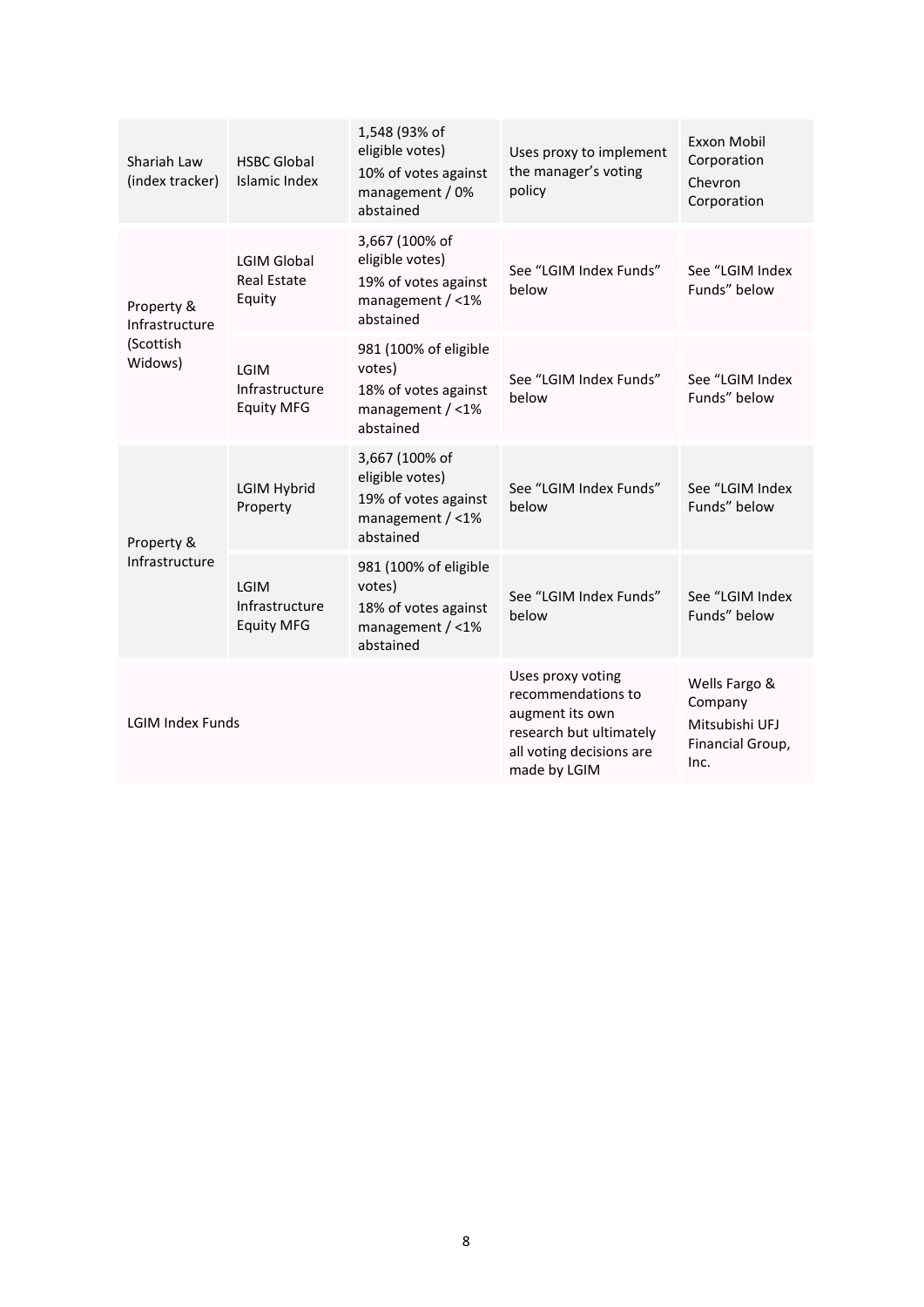# Appendix 1: Voting activity

# Introduction

This appendix is supplementary to the Annual Implementation Statement ("the statement") prepared by the Trustee of ITV Defined Contribution Plan ("the Plan") covering the Plan year ("the year") to 30 September 2021. It provides additional detail on the key voting and engagement activities for the managers during the year.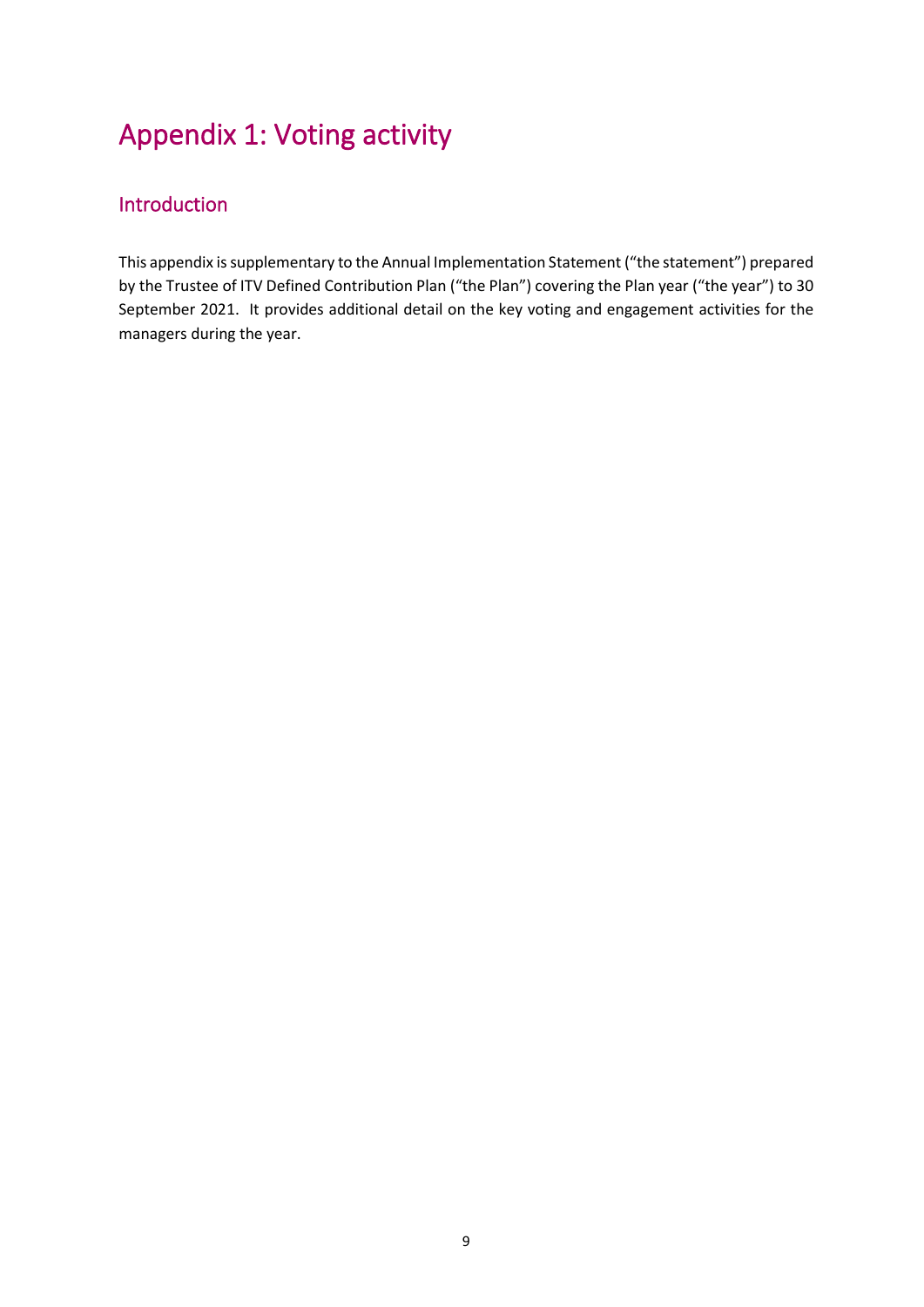**Legal & General Investment Management (LGIM) – MSCI World Adaptive Capped Fund, UK Equity Index Fund, World Emerging Market Equity Index Fund, Diversified Fund, Global Real Estate Equity Index Fund and Infrastructure Equity MFG Fund**

#### **Voting Activities:**

#### **MSCI World Adaptive Capped Fund:**

- There were 20,219 eligible votes for the fund over the 12 months to 30 September 2021
- The manager exercised <100% of its votes over the year
- 20% of votes were against management and <1% were abstained
- 14% of votes were contrary to the proxy advisor's recommendation

#### **UK Equity Index:**

- There were 8,169 eligible votes for the fund over the 12 months to 30 September 2021
- The manager exercised 100% of its votes over the year
- 8% of votes were against management and 0% were abstained
- 6% of votes were contrary to the proxy advisor's recommendation

#### **World Emerging Market Equity Index:**

- There were 29,967 eligible votes for the fund over the 12 months to 30 September 2021
- The manager exercised <100% of its votes over the year
- 14% of votes were against management and 2% were abstained
- 6% of votes were contrary to the proxy advisor's recommendation

#### **Diversified Fund:**

- There were 77,945 eligible votes for the fund over the 12 months to 30 September 2021
- The manager exercised 99% of its votes over the year
- 19% of votes were against management and <1% were abstained
- 12% of votes were contrary to the proxy advisor's recommendation

#### **Global Real Estate Equity Index:**

- There were 3,667 eligible votes for the fund over the 12 months to 30 September 2021
- The manager exercised 100% of its votes over the year
- 19% of votes were against management and <1% were abstained
- 14% of votes were contrary to the proxy advisor's recommendation

#### **Infrastructure Equity MFG Fund:**

- There were 981 eligible votes for the fund over the 12 months to 30 September 2021
- The manager exercised 100% of its votes over the year
- 17% of votes were against management and 0% were abstained
- 13% of votes were contrary to the proxy advisor's recommendation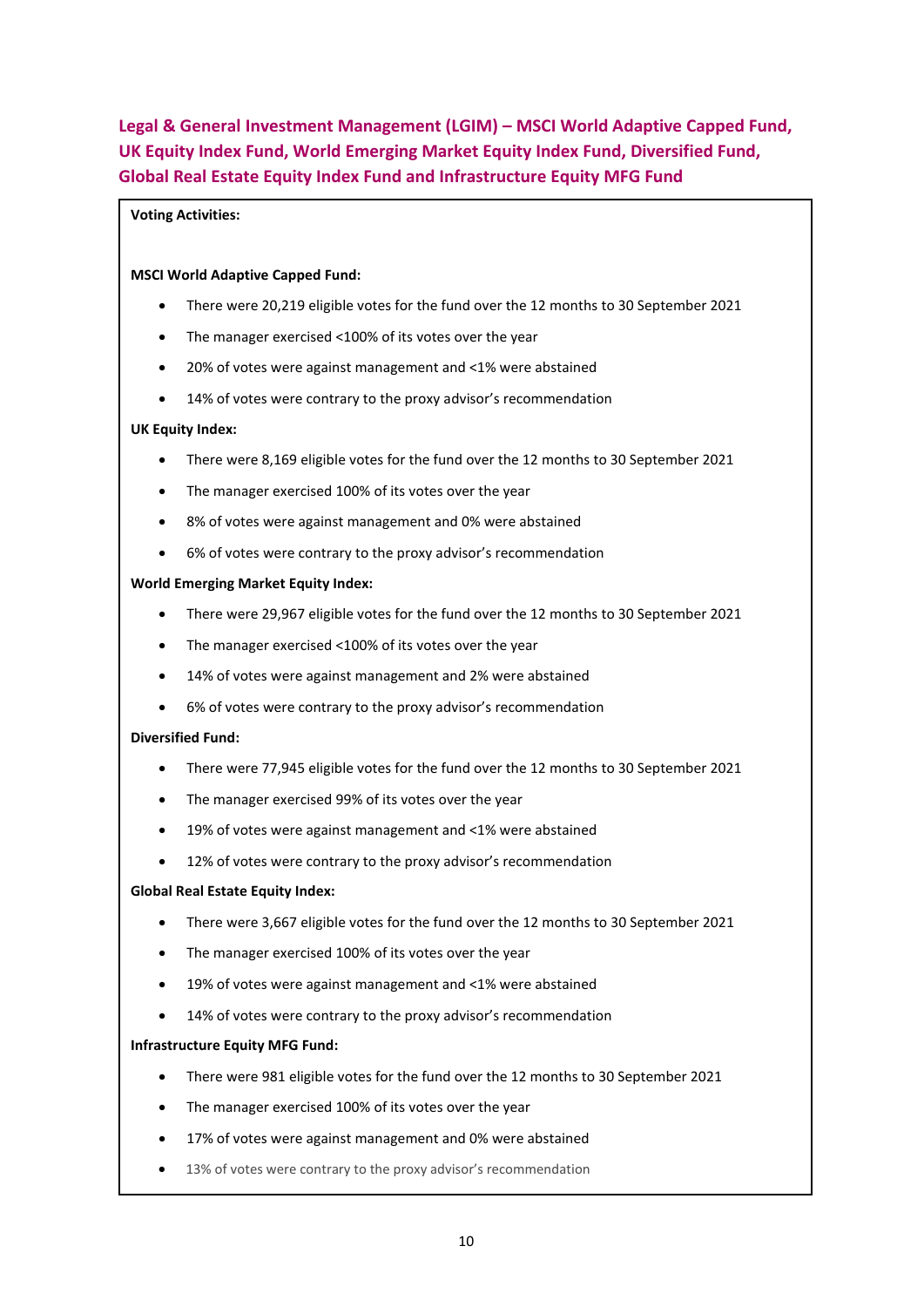#### **What is LGIM's policy on consulting with clients before voting?**

LGIM's voting and engagement activities are driven by ESG professionals and its assessment of the requirements in these areas seeks to achieve the best outcome for all its clients. LGIM's voting policies are reviewed annually and take into account feedback from its clients.

Every year, LGIM holds a stakeholder roundtable event where clients and other stakeholders (civil society, academia, the private sector and fellow investors) are invited to express its views directly to the members of the Investment Stewardship team. The views expressed by attendees during this event form a key consideration as LGIM continues to develop its voting and engagement policies and define strategic priorities in the years ahead. LGIM also takes into account client feedback received at regular meetings and/ or ad-hoc comments or enquiries.

#### **Please describe whether LGIM has made use of any proxy voter services**

LGIM's Investment Stewardship team uses ISS's 'ProxyExchange' electronic voting platform to electronically vote clients' shares. All voting decisions are made by LGIM and it does not outsource any part of the strategic decisions. LGIM's use of ISS recommendations is purely to augment its own research and proprietary ESG assessment tools. The Investment Stewardship team also uses the research reports of Institutional Voting Information Services (IVIS) to supplement the research reports received from ISS for UK companies when making specific voting decisions

To ensure its proxy provider votes in accordance with LGIM's position on ESG, it has put in place a custom voting policy with specific voting instructions. These instructions apply to all markets globally and seek to uphold what LGIM considers to be minimum best practice standards which it believes all companies globally should observe, irrespective of local regulation or practice.

LGIM retains the ability in all markets to override any vote decisions, which are based on its custom voting policy. This may happen where engagement with a specific company has provided additional information (for example from direct engagement, or explanation in the annual report) that allows them to apply a qualitative overlay to its voting judgement. LGIM has strict monitoring controls to ensure its votes are fully and effectively executed in accordance with its voting policies by its service provider. This includes a regular manual check of the votes input into the platform, and an electronic alert service to inform LGIM of rejected votes which require further action.

#### **Please provide an overview of LGIM's process undertaken for deciding how to vote**

All decisions are made by LGIM's Investment Stewardship team and in accordance with its Corporate Governance & Responsible Investment and Conflicts of Interest policy documents which are reviewed annually. Each member of the team is allocated a specific sector globally so that the voting is undertaken by the same individuals who engage with the relevant company. This ensures LGIM's stewardship approach flows smoothly throughout the engagement and voting process and that engagement is fully integrated into the vote decision process, therefore sending consistent messaging to companies.

#### **Is LGIM currently affected by any of the five conflicts listed by the PLSA (see notes) or any other conflicts across any of its holdings?**

No response provided.

#### **Please include here any additional comments which are relevant to LGIM's voting activities or processes**

LGIM sees it as vital that the proxy voting service is regularly monitored and LGIM do this through quarterly due diligence meetings with ISS. Representatives from a range of departments attend these meetings, including the client relationship manager, research manager and custom voting manager. The meetings have a standing agenda, which includes setting out its expectations, an analysis of any issues experienced when voting during the previous quarter, the quality of the ISS research delivered, general service level, personnel changes, the management of any potential conflicts of interest and a review of the effectiveness of the monitoring process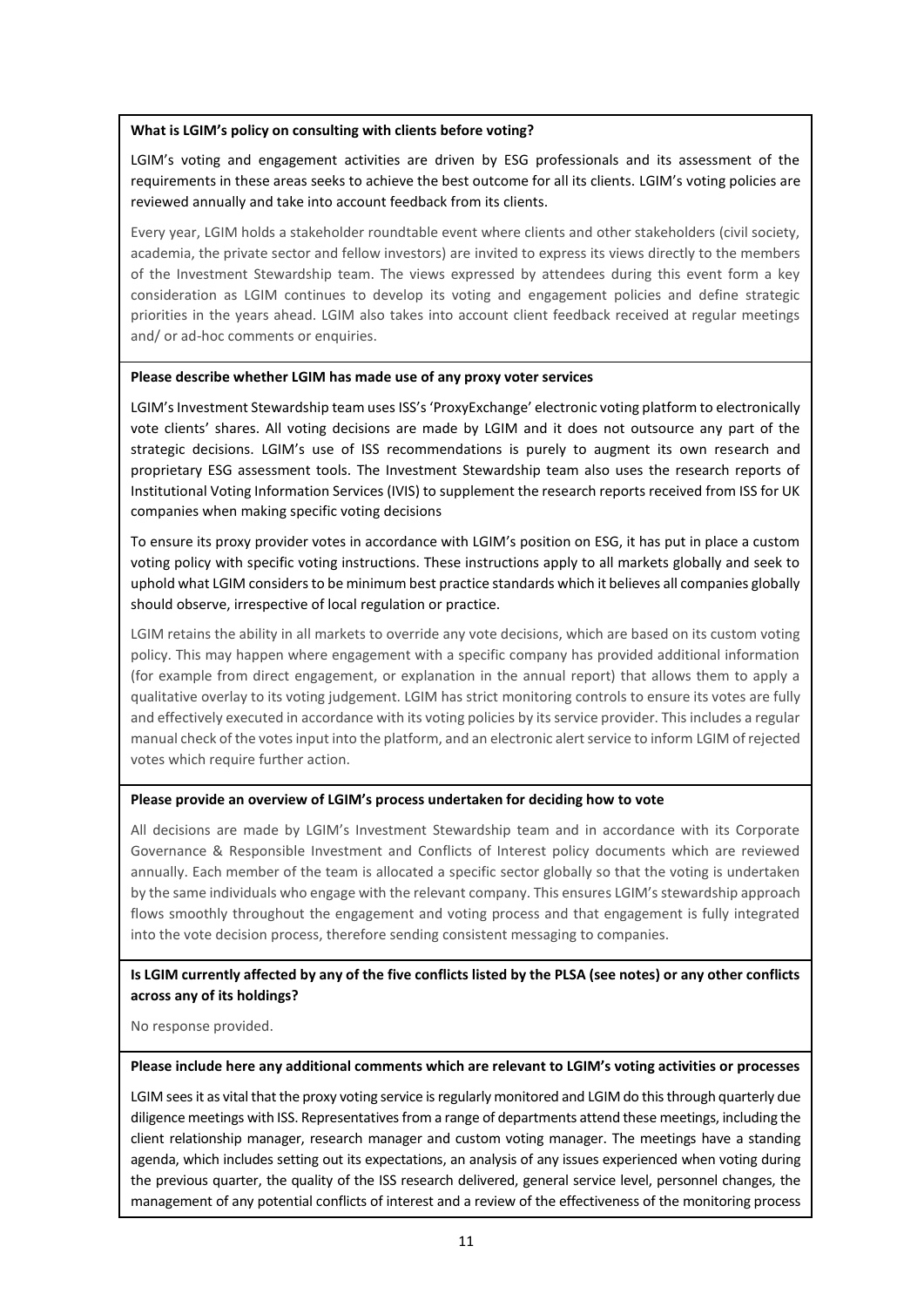and voting statistics. The meetings will also review any action points arising from the previous quarterly meeting.

LGIM has its own internal Risk Management System (RMS) to provide effective oversight of key processes. This includes LGIM's voting activities and related client reporting. If an item is not confirmed as completed on RMS, the issue is escalated to line managers and senior directors within the organisation. On a weekly basis, senior members of the Investment Stewardship team confirm on LGIM's internal RMS that votes have been cast correctly on the voting platform and record any issues experienced. This is then reviewed by the Director of Investment Stewardship who confirms the votes have been cast correctly on a monthly basis. Annually, as part of its formal RMS processes the Director of Investment Stewardship confirms that a formal review of LGIM's proxy provider has been conducted and that it has the capacity and competency to analyse proxy issues and make impartial recommendations.

#### **Most significant vote – Vote 1: Wells Fargo & Company**

**Resolution:** Report on Racial Equity Audit

#### **Approximate size of the fund's holding as at the date of the vote:** Not provided

**Guidance – Proxy: Not provided, Management:** Against

#### **Action: For**

A shareholder proposal asking that Wells Fargo conduct a third-party audit of potential risks related to diversity, equity and inclusion to provide independent assessment of any impacts the company may have on communities of colour and that they publicly disclose the results.

LGIM believe this is a significant vote as LGIM views diversity as a financially material issue for their clients, with implications for the assets they manage on clients' behalf.

#### **Outcome:**

Against the resolution, the proposal received 12.9% support.

LGIM publicly communicated its vote instructions on its website including the rationale. LGIM voted in favour of the proposal as they support proposals related to diversity and inclusion policies. LGIM will continue to engage with Wells Fargo, publicly advocate their position and monitor both company and market-level progress.

#### **Most significant vote – Vote 2: Mitsubishi UFJ Financial Group**

**Resolution:** Amend Articles to Disclose Plan Outlining Company's Business Strategy to Align Investments with Goals of Paris Agreement

**Approximate size of the fund's holding as at the date of the vote:** Not provided

**Guidance – Proxy:** Not provided**, Management:** Against

#### **Action: For**

This shareholder proposal requested MUFG "to adopt and disclose a plan to align its financing and investments with the goals of the Paris Agreement." According to the proponents, "the aim of the proposal is to ensure that investors are able to properly evaluate the climate risk of MUFG's financing and investments and make investment decisions accordingly, and to maintain and improve MUFG's corporate value by reducing the bank's exposure to climate risk.". The proposal asks that the company amend its Articles to include the following clause: "The company shall adopt and disclose in its annual reporting a plan outlining its business strategy, including metrics and short-, medium-, and long-term targets, to align its financing and investments with the goals of the Paris Agreement."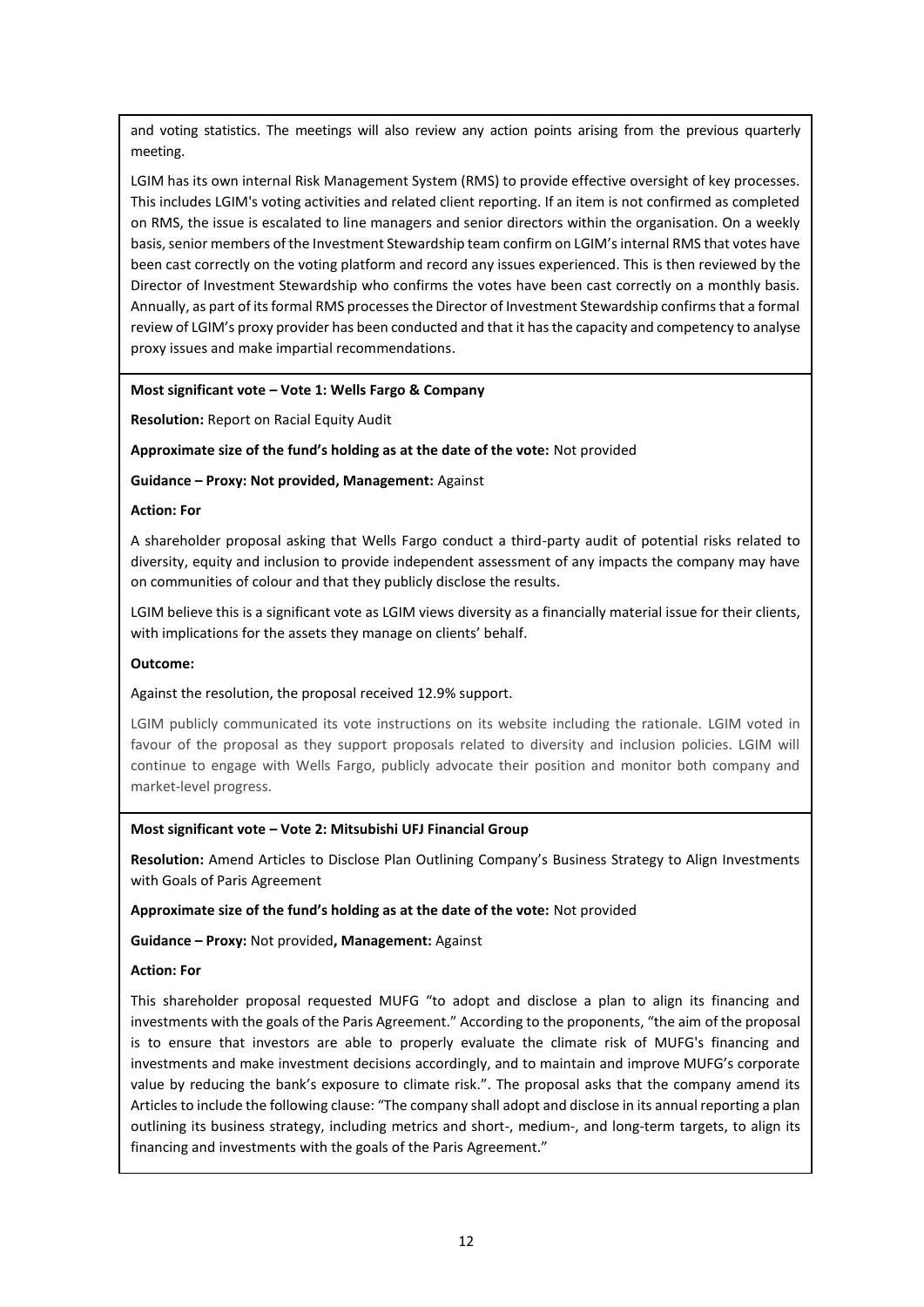LGIM views climate change as a financially material issue for our clients, with implications for the assets they manage on their behalf. This was also a high profile proposal in Japan, where climate-related shareholder proposals are still rare.

#### **Outcome:**

Against the resolution, with 23% support from shareholders.

LGIM will continue to engage on this issue.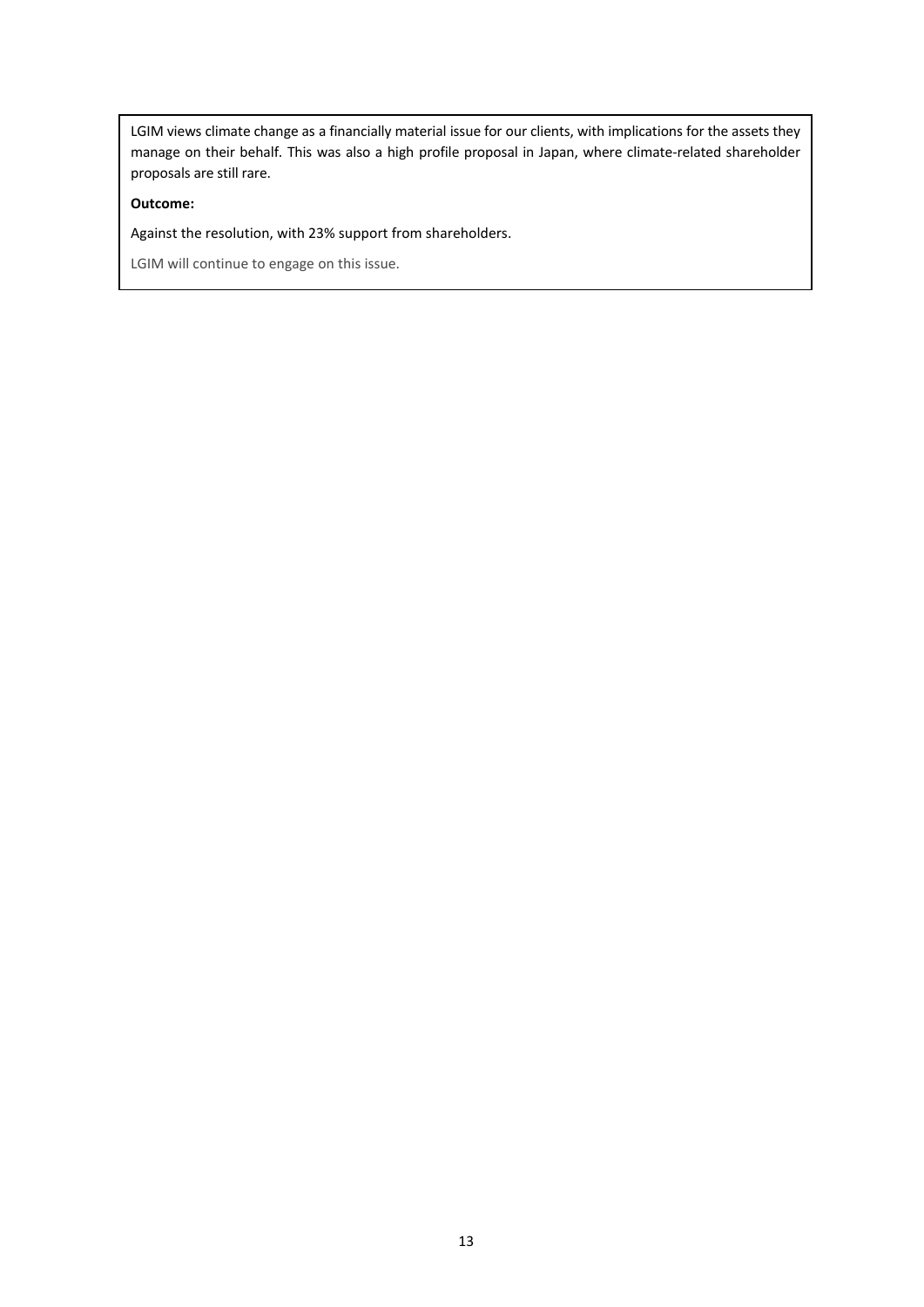## **Baillie Gifford – Long Term Global Growth Fund**

#### **Voting Activities**

- There were 383 eligible votes for the fund over the 12 months to 30 September 2021
- The manager exercised 100% of its votes over the year
- 2% of votes were against management and <1% were abstained

#### **What is Baillie Gifford's policy on consulting with clients before voting?**

All voting decisions are made by Baillie Gifford's Governance & Sustainability team in conjunction with investment managers. It does not regularly engage with clients prior to submitting votes, however if a segregated client has a specific view on a vote then they will engage with them on this. If a vote is particularly contentious, Baillie Gifford may reach out to clients prior to voting to advise them of this or request them to recall any stock on loan.

#### **Please describe whether Baillie Gifford has made use of any proxy voter services**

Baillie Gifford is cognisant of proxy advisers' voting recommendations (ISS and Glass Lewis) but do not delegate or outsource any of its stewardship activities or follow or rely upon its recommendations when deciding how to vote on its clients' shares.

All client voting decisions are made in-house. Baillie Gifford votes in line with its in-house policy and not with the proxy voting providers' policies. It also has specialist proxy advisors in the Chinese and Indian markets to provide them with more nuanced market specific information.

#### **Please provide an overview of Baillie Gifford's process undertaken for deciding how to vote**

Baillie Gifford considers thoughtful voting of its clients' holdings to be an integral part of its commitment to stewardship. Baillie Gifford believes that voting should be investment led, because how they vote is an important part of the long term investment process, which is why its strong preference is to be given this responsibility by its clients.

Baillie Gifford believes the ability to vote its clients' shares also strengthens its position when engaging with investee companies. Its Governance and Sustainability team oversees its voting analysis and execution in conjunction with its investment managers. Baillie Gifford does not outsource any part of the responsibility for voting to third-party suppliers, they utilise research from proxy advisers for information only. Baillie Gifford analyses all meetings in-house in line with its Governance & Sustainability Principles and Guidelines and endeavour to vote every one of its clients' holdings in all markets.

#### **Is Baillie Gifford currently affected by any of the five conflicts listed by the PLSA (see notes) or any other conflicts across any of its holdings?**

James Anderson, Baillie Gifford partner, serves as the Non-Executive Chair of Kinnevik AB, as well as being a member of the Nomination Committee. James has recused himself from any investment discussions and decisions about Kinnevik and its underlying investments.

At Schibsted ASA, Investment AB Kinnevik and Adevinta ASA, Spencer Adair, Lawrence Burns and Chris Davies respectively, Baillie Gifford partners and/or fund managers were elected onto the nomination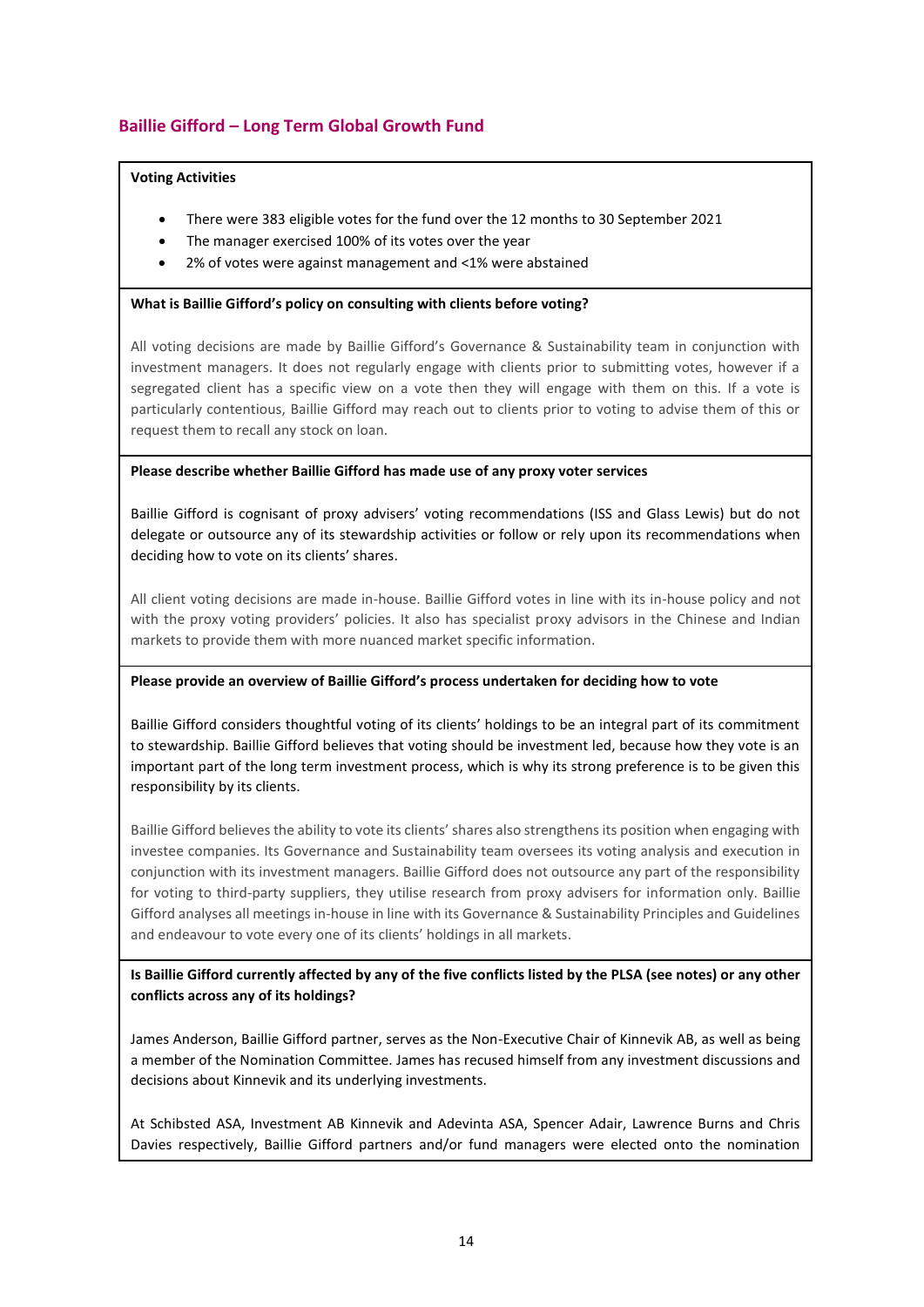committee. It is market practice in Scandinavia for representatives of a company's largest shareholders to make up the committee; the Nomination Committee is not a board committee.

Within Baillie Gifford, any decisions with material relevance are made in conjunction with multiple members of the portfolio construction group ensuring robust discussion and debate. As this is not a board position and does not have the value to vote on substantive company policies or actions, they support the opportunity to be more closely involved in the governance and stewardship of one of its clients' holdings.

Baillie Gifford did not comment on any other conflicts.

**Please include here any additional comments which are relevant to Baillie Gifford's voting activities or processes**

No response provided

**Most significant vote – Vote 1: Amazon**

**Resolution:** Shareholder Resolution - Social

**Approximate size of the fund's holding as at the date of the vote:** 5.3%

**Guidance – Proxy: Not provided, Management: Against,**

#### **Action: For**

Baillie Gifford voted in favour, to support a shareholder proposal requesting disclosure of the median gender and racial pay gap as they believe the additional information will be helpful to monitoring the company's progress in this area.

Baillie Gifford considers this resolution to be significant because it was submitted by shareholders and received greater than 20% support.

#### **Outcome:**

Against the resolution, in favour of management.

This proposal requested data to help understand the company's efforts to promote equality and inclusion in the business. Baillie Gifford have supported similar shareholder proposals at previous Amazon AGMs and have discussed the subject with the company since then.

#### **Most significant vote – Vote 2: Netflix**

**Resolution:** Shareholder Resolution - Governance

**Approximate size of the fund's holding as at the date of the vote:** 3.8%

**Guidance – Proxy: Not provided, Management: For,**

#### **Action: For**

Baillie Gifford supported a shareholder resolution for a report on political contributions as they believe enhanced disclosure on the company's policies and procedures is in shareholders' best interests.

Baillie Gifford considers this resolution to be significant because it was submitted by shareholders and received greater than 20% support.

#### **Outcome:**

For the resolution.

Baillie Gifford highlighted that they are looking forward to the proposed report.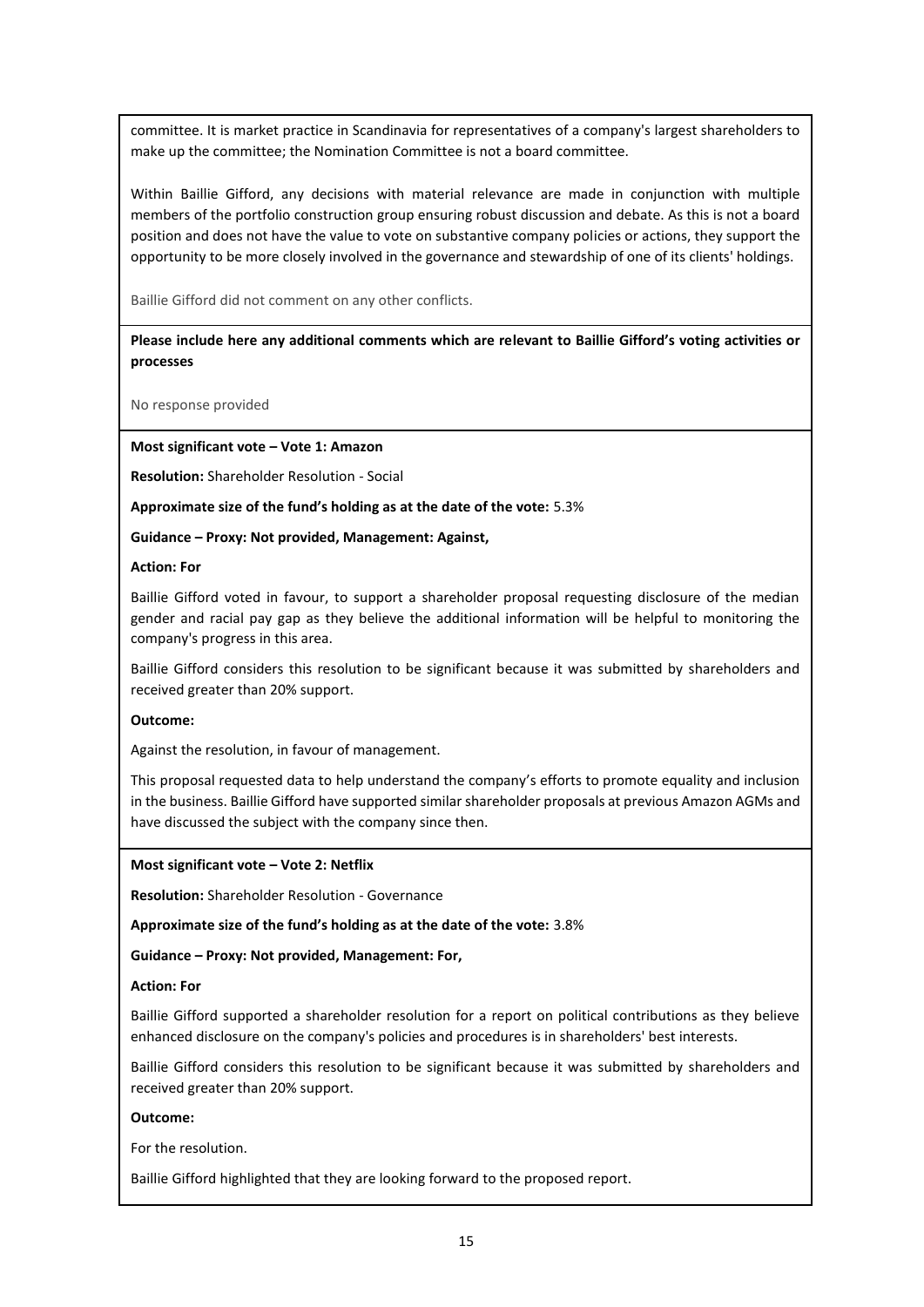## **River and Mercantile (R&M) – River and Mercantile Global Equity High Alpha Fund**

#### **Voting Activities**

- There were 3,445 eligible votes for the fund over the 12 months to 30 September 2021
- The manager exercised 98% of its votes over the year
- 23% of votes were against management and 1% were abstained
- 16% of votes were contrary to the proxy advisor's recommendation

#### **What is R&M's policy on consulting with clients before voting?**

Clients may request for R&M to vote in a specific manner in an upcoming meeting. The R&M Operations team has set up a process to monitor and process these requests.

#### **Please describe whether R&M has made use of any proxy voter services**

R&M use a third party, ISS Corporate Solutions, to implement its voting policy, overriding the recommended action when it differs from R&M's General Principles on standards for good corporate governance and management of environmental and social issues.

#### **Please provide an overview of R&M's process undertaken for deciding how to vote**

R&M's Voting & Engagement Policy sets out its beliefs on what it regards as best practice for companies globally. For UK companies it incorporates the standards set by the UK Corporate Governance Code and intends to deal with issues that are either not covered, require greater emphasis or are specifically left open for shareholders to resolve with company boards. This also applies to companies listed outside the UK, as they believe this Code has taken a lead in encouraging companies to set higher standards of corporate governance in promoting transparency, integrity and to adopt a medium to long-term view in decision making for the benefit of all stakeholders. Implementation of its Policy is mainly by voting, with engagement as appropriate.

Fundamental principles are set out in the R&M Policy and applied in the majority of cases. However, R&M discourages passive box ticking and aims to take an informed and pragmatic approach to voting. R&M will give due consideration to the specific circumstances and facts available to each investor before voting. For UK companies R&M supports a "comply or explain" approach to corporate governance and endorses the Code. They expect UK companies to explain and justify any reasons for non-compliance, and to outline its plans for compliance in future. In the case of non-compliance, R&M reserves the right to accept or reject the explanation. For non-UK companies, R&M is supportive of similar Codes.

R&M believes the overriding objective of the company should be to optimise over time the returns to its shareholders. Where other considerations affect this objective, they should be clearly stated and disclosed. To achieve this objective, R&M expects that the company should endeavour to ensure the long-term viability of its business, and to manage effectively its relationships with stakeholders.

**Is R&M currently affected by any of the five conflicts listed by the PLSA (see notes) or any other conflicts across any of its holdings?** 

R&M is not impacted by any of conflicts of interests listed.

**Please include here any additional comments which are relevant to R&M's voting activities or processes**

No response provided.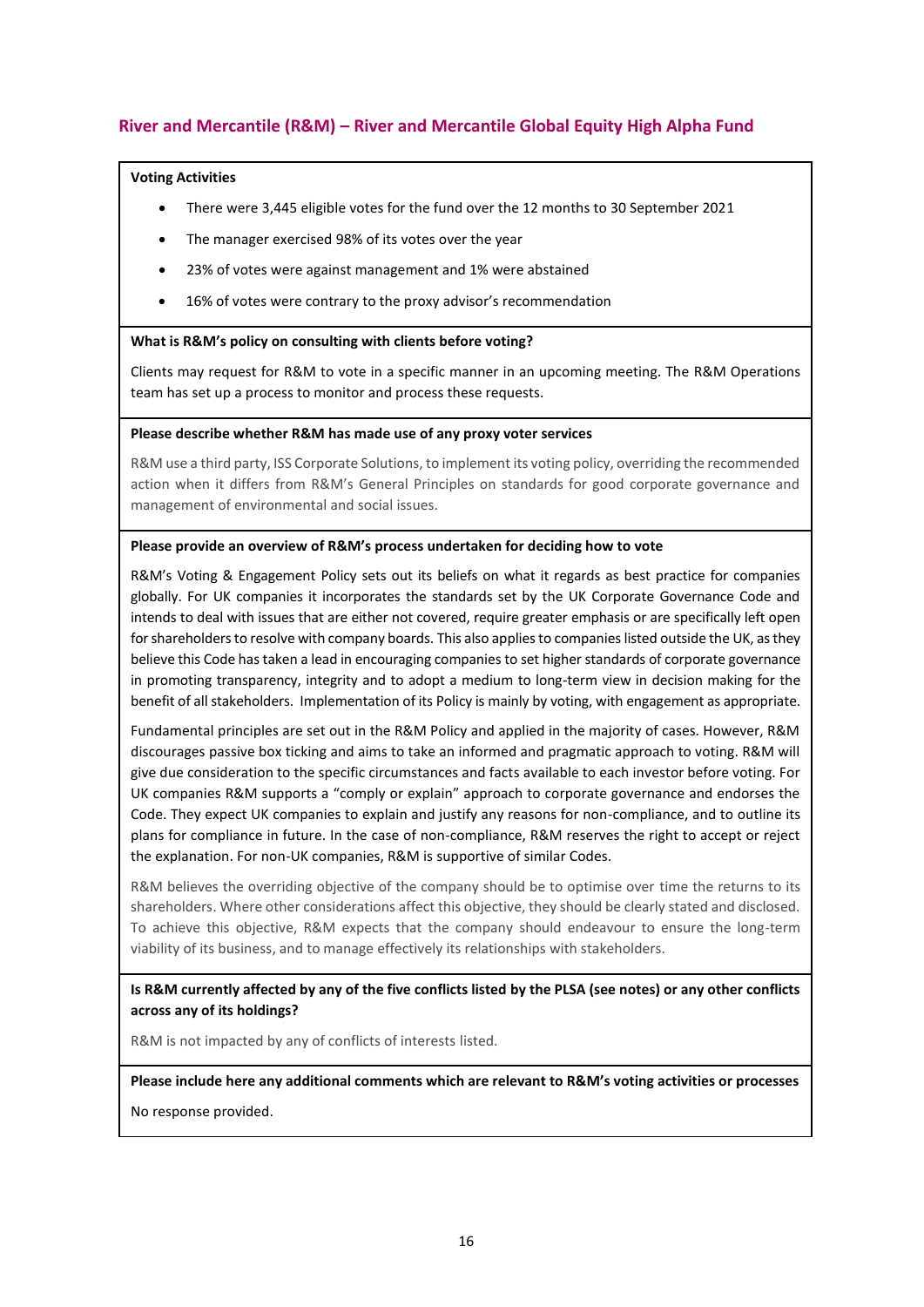#### **Most significant vote – Vote 1: Facebook**

**Resolution:** Elect Director Mark Zuckerburg

**Approximate size of the fund's holding as at the date of the vote:** 1.4%

**Guidance – Proxy: Not provided, Management: For,**

#### **Action: Abstain**

The nominee serves as both Chairman and CEO. The nominee is not independent and is being appointed Chairman. This nominee is Chair of the Board and the company does not have a one share one vote structure. WITHHOLD votes for CEO/Chair Mark Zuckerberg are warranted given that the CEO and chair of the board ultimately shoulders the most responsibility amongst all board members for failing to effectively supervise the management of risks to the company and its shareholders, and should therefore be held the most accountable for poor board oversight of ESG risk exposures at the firm.

R&M believe this vote is significant due to the company's large holding in the portfolio.

#### **Outcome:**

The outcome is not known.

Following the tragic shootings in Christchurch New Zealand in March 2019, River & Mercantile are supporting a collaborative engagement initiative with social media companies led by the New Zealand Super Fund. This has involved their name being added to the names of institutions on whose behalf letters have been sent to Facebook, Alphabet (Google) and Twitter. The aim of the initiative is to make the social media platforms a safe place for all by taking action to prevent the live streaming and distribution of objectionable content. In their view, having an independent Board Chair may improve the ability of the board to address the concerns of a broader group of shareholders regarding board level oversight regarding human rights issues impacting Facebook's community of global users.

Of the 3 companies the collaboration is engaging with (Alphabet, Facebook and Twitter) Facebook has been the one that has made most progress, but there is still more required. We will continue to support this collaboration with our voting. Independent shareholder views are beginning to have an impact.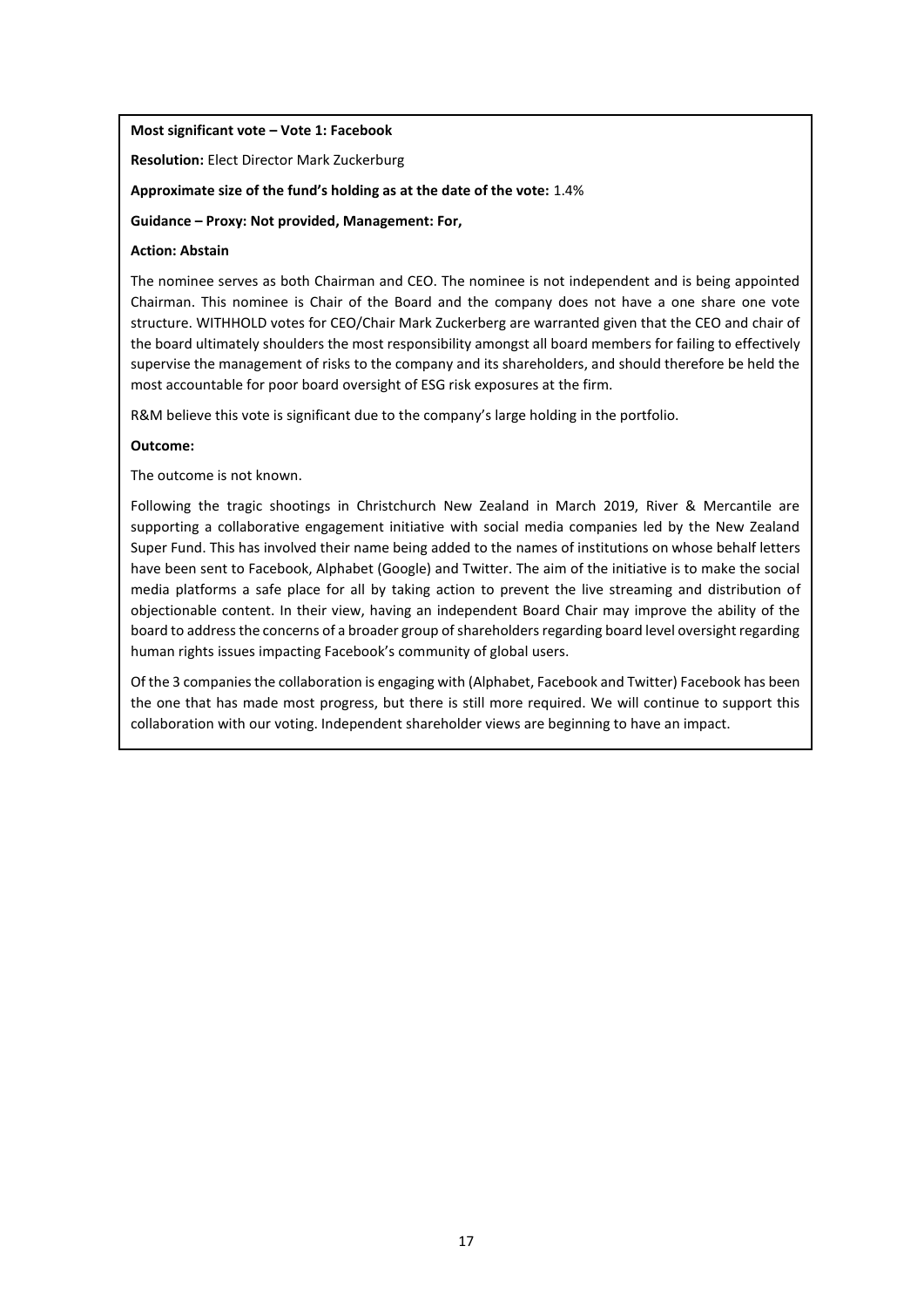#### **Most significant vote – Vote 2: Alphabet**

**Resolution:** Assess Feasibility of Including Sustainability as a Performance Measure for Senior Executive Compensation

#### **Approximate size of the fund's holding as at the date of the vote:** 2.0%

#### **Guidance – Proxy: Not provided, Management: Against,**

#### **Action: For**

Following the tragic shootings in Christchurch New Zealand in March 2019, River & Mercantile are supporting a collaborative engagement initiative with social media companies led by the New Zealand Super Fund. This has involved their name being added to the names of institutions on whose behalf letters have been sent to Facebook, Alphabet (Google) and Twitter. The aim of the initiative is to make the social media platforms a safe place for all by taking action to prevent the live streaming and distribution of objectionable content. R&M has also supported shareholder resolutions on this issue. They voted FOR this proposal because Alphabet's compensation program mostly lacks performance-based pay elements, and the adoption of this proposal may promote a pay program for executives that is more strongly performancebased. R&M also believe ESG KPIs should be included in executive remuneration

R&M considers this vote significant as it is a large holding in the portfolio and involves a collaborative engagement initiative.

#### **Outcome:** Against

R&M believe ESG KPIs should be included in executive remuneration and support similar shareholder proposals at AGMs.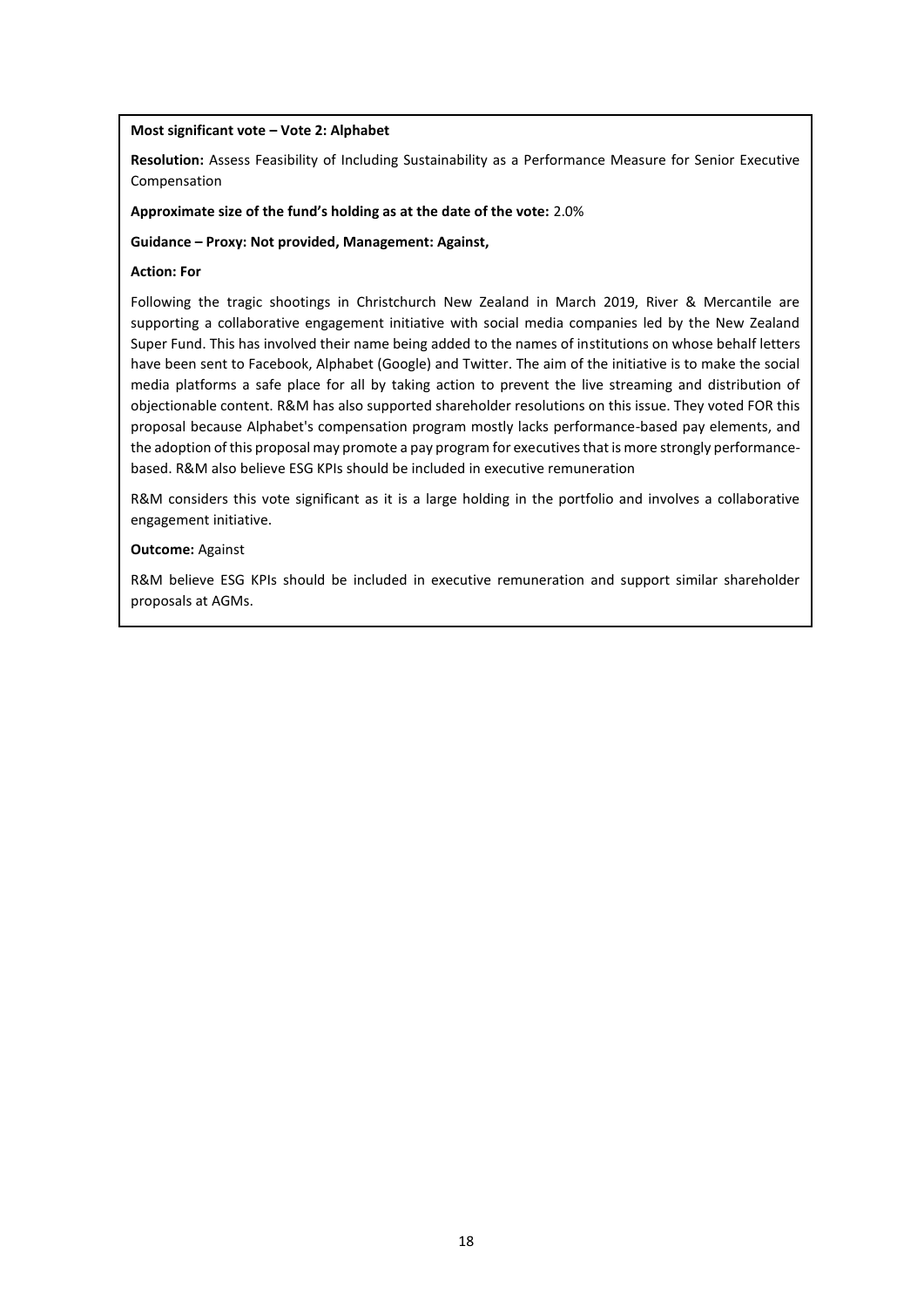# **Veritas Asset Management – Veritas Global Focus Fund**

#### **Voting Activities**

- There were 465 eligible votes for the fund over the 12 months to 30 September 2021
- The manager exercised 100% of its votes over the year
- 9% of votes were against management and 1% were abstained
- 10% of votes were contrary to the proxy advisor's recommendation

#### **What is Veritas's policy on consulting with clients before voting?**

Veritas has a dedicated Global investment team that understands the businesses they invest in on behalf of its clients. Veritas believe these are the best people to assess whether a company is good quality or whether it is carrying out activities/practices that will be potentially detrimental to shareholders are its investment analysts and Portfolio Managers.

Veritas will take third party views into consideration, such as Institutional Shareholder Services ("ISS"), AMNT Red Lines, and questions raised by clients who utilise the services of proxy advisors, but reiterated that the final decision of how to cast its vote rests with the Veritas investment team.

#### **Please describe whether Vertias has made use of any proxy voter services**

VAM LLP use Institutional Shareholder Services ("ISS"), for vote execution and policy application.

#### **Please provide an overview of Veritas's process undertaken for deciding how to vote**

Veritas will receive all relevant proxies and the investment analyst will then determine if they believe that Veritas should vote in favour or against management. After discussing with the Portfolio Manager and making a final decision, the analyst will instruct the custodian or prime broker via the Operations Team how to vote. This is done via ISS, the role of the Operations Team is to ensure that the voting of proxies is done in a timely manner. The Role of the Chief Operating Officer ("COO") is to monitor the effectiveness of these policies.

Veritas uses ISS to execute voting on behalf of clients. Veritas has also mandated ISS to construct a customized screen for various ESG issues which incorporates the AMNT Red Lines, on a best endeavours basis. The AMNT Red Line Voting Policy contains 37 guidelines covering topics associated with ESG. Should any of the 37 red lines be breached, the instruction is to either vote against management or explain why not. Given this Red Line Voting Policy was developed principally for pooled fund investors (who have been unable to direct votes) and for UK stocks only, Veritas has instructed ISS to apply the guidelines globally where applicable and apply the policy across all clients.

The investment analysts will consider the guidelines and any research when making its decision. In the case where a vote goes against a red line or where Veritas decides to vote against management, an explanation will be provided in the reporting. On occasion, they may decide to vote against management where the recommendation has been a vote in favour and again an explanation will be given.

#### **Is Veritas currently affected by any of the five conflicts listed by the PLSA (see notes) or any other conflicts across any of its holdings?**

Veritas is not impacted by any of conflicts of interests listed.

**Please include here any additional comments which are relevant to Veritas' voting activities or processes** No response provided.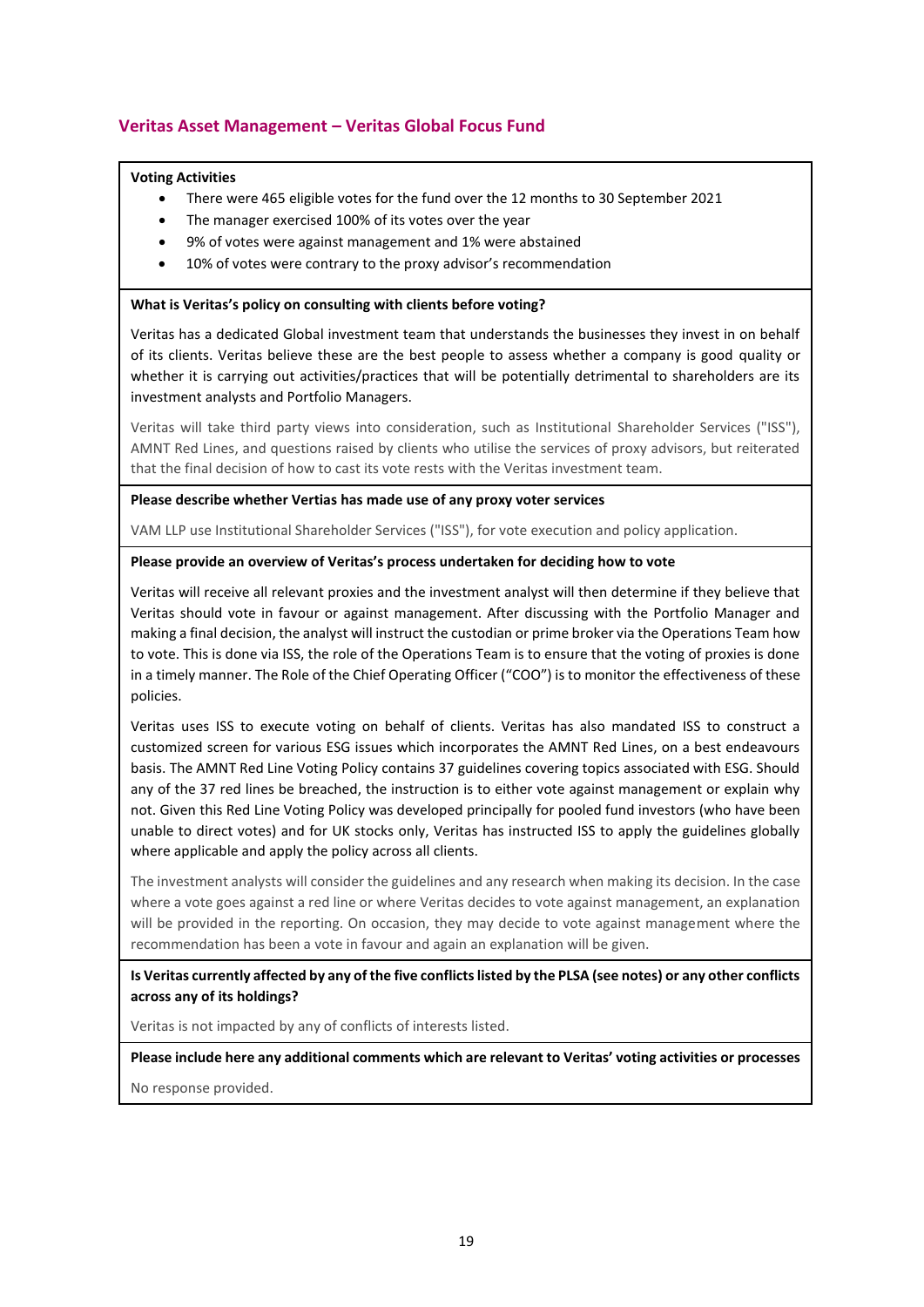#### **Most significant vote – Vote 1: Becton Dickinson**

**Resolution:** Advisory Vote to Ratify Named Executive Officers' Compensation

**Approximate size of the fund's holding as at the date of the vote:** 2.9%

#### **Guidance – Proxy: Not provided, Management: Not provided,**

#### **Action: For**

Veritas engaged with Becton Dickinson to discuss the one-time adjustment to management compensation made by the board of directors due to the impact of the COVID-19 pandemic on business results. The discussion covered the rationale for the award, how this would not make management's compensation plans whole, the board very specifically did not want to reward management for product issues, and that the award was solely to compensate management to some extent for the impact of COVID-19. Veritas discussed the need to strike a balance between incentivising employees, making sure they are aligned with shareholders and that compensation should not be asymmetric in favour of management.

On balance Veritas decided that they would support the board's proposal but noted some reservations particularly related to the portion of the award to compensate for the impact on the FY 2019 compensation plan which is still in flight. Veritas stated these reservations will be shared with the board. In the relatively unlikely circumstance that the 2019 plan pays out close to original expectations when it vests in late 2021 and employees end up with a double award due to the adjustment made, Veritas asked that the board be willing to reconsider this award. Lastly, they noted that they respected the decision by CEO Tom Polen to forgo his onetime award and that this demonstrated good leadership.

Veritas consider this a significant vote as it relates to corporate governance.

#### **Outcome:**

Proposal approved with 67% majority.

#### **Most significant vote – Vote 2: UnitedHealth Group Incorporated**

**Resolution:** Elect Director Gail R. Wilensky

**Approximate size of the fund's holding as at the date of the vote:** 3.8%

**Guidance – Proxy: Not provided, Management: For,**

#### **Action: Against**

Veritas voted against the election of the director Gail Wilensky driven by the guidance provided by Red Line E4 of their ESG Voting Policy; the company has failed to commit to introducing and disclosing science-based emission reduction targets with a coherent strategy and action plan in line with a 2 degree scenario. Veritas engaged with the company's IR team who confirmed the business cannot commit to developing sciencebased emissions targets in the next two years. It is noted the company has identified emissions reduction targets that are market based (3% reduction across scope 1&2 by 2023). However, they believe the company should be encouraged to implement a science based framework, and as a result Veritas cast their vote against this item.

Veritas consider this a significant vote as it relates to environmental factors which may have a material impact on long-term sustainable value creation or influence business practices.

#### **Outcome:**

Proposal approved with a 87% majority.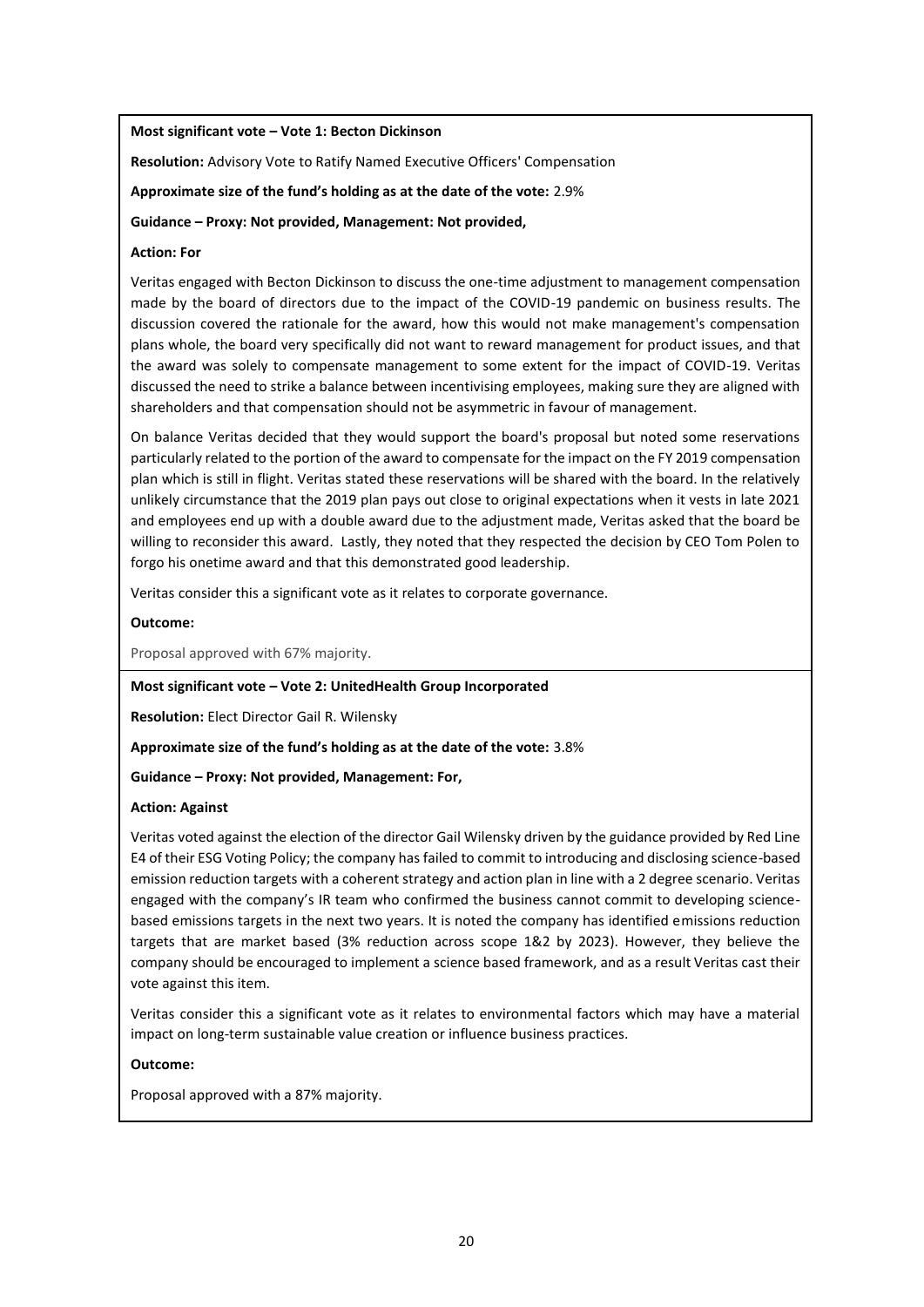# **Lindsell Train – Lindsell Train UK Equity Fund**

#### **Voting Activities**

- There were 423 eligible votes for the fund over the 12 months to 30 September 2021
- The manager exercised 100% of its votes over the year
- 0% of votes were against management and <1% were abstained

#### **What is Lindsell Train's policy on consulting with clients before voting?**

Lindsell Train does not typically consult with clients ahead of voting. It noted that there are one or two clients, for whom it manages segregated mandates and who occasionally ask for its voting intentions. Lindsell Train is happy to share this information on request.

#### **Please describe whether Lindsell Train has made use of any proxy voter services**

Lindsell Train has appointed Glass Lewis to aid the administration of proxy voting and provide additional support in this area. Lindsell Train stresses however that the portfolio managers maintain final decisionmaking responsibility, which is based on their detailed knowledge of the companies in which they invest, as this forms an important part of its investment process and proactive company engagement strategy.

It has a bespoke policy, which the portfolio managers may choose to refer to.

#### **Please provide an overview of Lindsell Train's process undertaken for deciding how to vote**

Lindsell Train explained that the primary objective of its voting policy is to protect or enhance the economic value of the investments it has made on behalf of its clients. Lindsell Train will vote against any agenda item that threatens this economic value, in particular when it has concerns over inappropriate management remuneration or incentives, changes in capital structure and mergers or acquisitions which are seen as detrimental to the creation of business value.

Where Lindsell Train has delegated voting authority from its clients, they recognise that the exercise of these voting rights is a fiduciary duty that must be exercised with skill, care, prudence and diligence.

Lindsell Train's Portfolio Managers maintain final decision-making responsibility for all votes, based on its knowledge of the companies in which they invest.

Lindsell Train has appointed an independent proxy agent, Glass Lewis to assist with the proxy voting process. Glass Lewis provides additional research, analysis and voting recommendations, based upon both its own policy and Lindsell Train's Proxy Voting Guidelines. Lindsell Train's Portfolio Managers use Glass Lewis' Viewpoint platform to process votes and provide enhanced reporting to its clients. Lindsell Train will give consideration to Glass Lewis' own voting recommendations but will not necessarily support its position if it is not viewed by Lindsell Train as in the best interest of its clients. Voting authority remains with Lindsell Train, with the exception of receiving specific client's instructions.

Lindsell Train believes that proxy voting forms an important part of its investment process and proactive company engagement strategy. Lindsell Train votes on behalf of its clients in accordance with its own Proxy Voting Guidelines which govern, under each voting category, whether to vote For, Against or Abstain. These guidelines are approved collectively by the Portfolio Managers and they are reviewed semi-annually.

#### **Is Lindsell Train currently affected by any of the five conflicts listed by the PLSA (see notes) or any other conflicts across any of its holdings?**

Lindsell Train noted the following:

#### **Hargreaves Lansdown (HL)**

Lindsell Train's aggregate holding in Hargreaves Lansdown is greater than 10%. There is a potential conflict in that Lindsell Train's significant holding may be perceived as affording it influence over HL's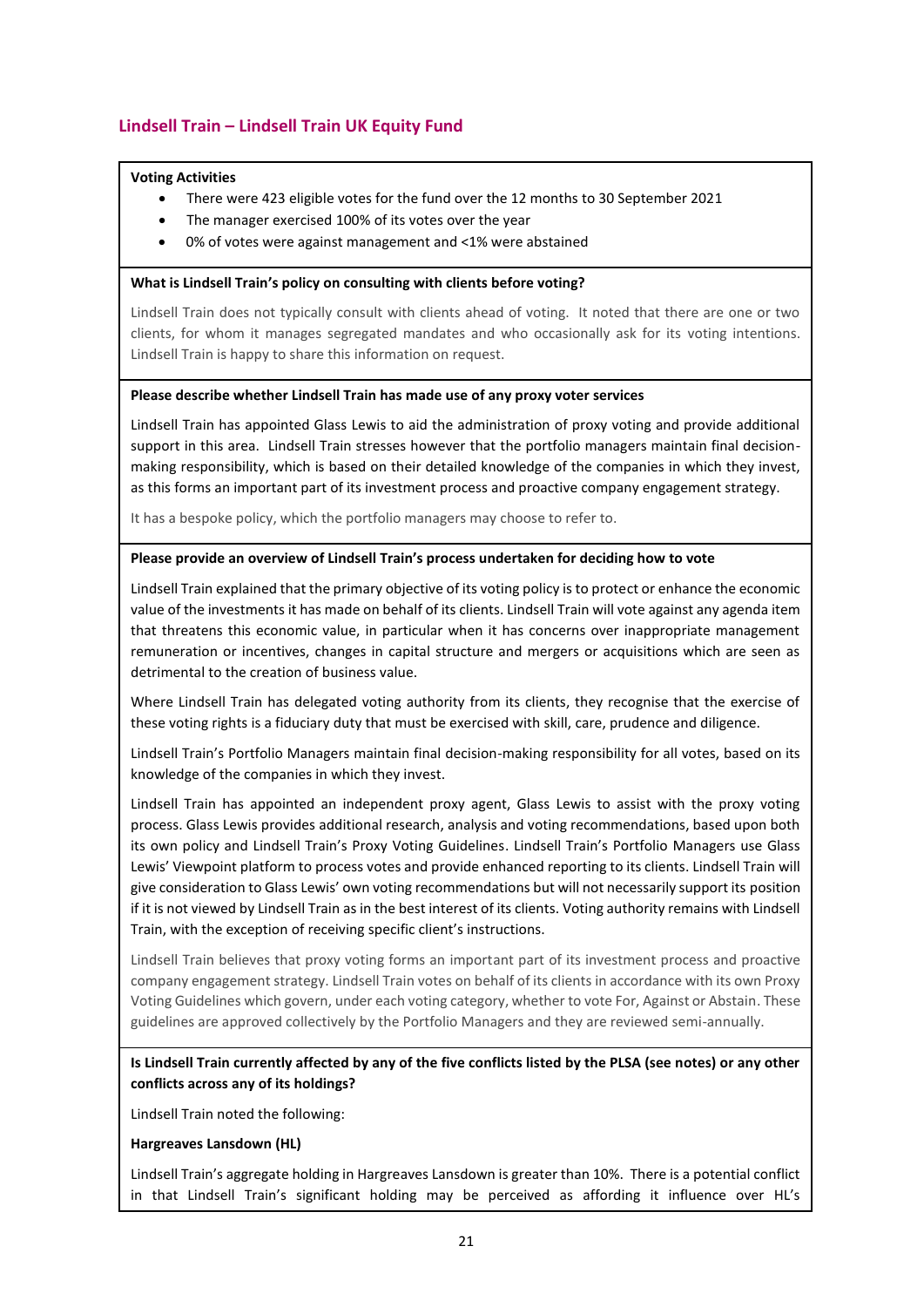positioning/marketing of Lindsell Train funds on its platform or otherwise enable Lindsell Train to reach more favourable commercial terms with HL in relation to the sale and distribution of Lindsell Train products.

Mitigating controls

- The investment decision making process and HL platform distribution relationship are clearly segregated, with separate reporting lines up to Board level.
- Lindsell Train's distribution agreement has been negotiated on an arms-length basis and on normal commercial terms. HL has actually negotiated extremely competitive pricing on the funds but equally not terms which that are exclusive to them.
- Lindsell Train will also carefully assess where any matters on which it is required to exercise its voting authority presents a conflict with the business relationship that it has in respect of HL and where a material conflict exists Lindsell Train will not vote.

#### **Finsbury Growth and Income Trust & Lindsell Train Investment Trust (LTIT)**

Finsbury Growth & Income Trust (FGIT) holds shares in LTIT where Lindsell Train is the investment manager for both Funds. The decision to invest in LTIT was made by the FGIT Board of Directors for investment and strategic reasons.

Mitigating controls

- Lindsell Train will not be allowed to buy or sell LTIT other than when receiving instructions from FGIT Board.
- Lindsell Train will not cast its vote in respect of FGIT's holdings in LTIT. The Board will be asked to cast its vote and instruct Lindsell Train.

Lindsell Train Investment Trust (LTIT) holds shares in FGIT where Lindsell Train is also the investment manager for both Funds. The decision to invest in FGIT was made by the LTIT Board of Directors for investment and strategic reasons.

Mitigating controls

- Lindsell Train will not be allowed to buy or sell FGIT other than receiving instructions from LTIT Board. Michael Lindsell who sits on the LTIT Board is precluded from making any investment decisions due to the perceived conflict.
- Lindsell Train will not cast its vote in respect of LTIT's holdings in FGIT. The Board will be asked to cast its vote and instruct Lindsell Train.

**Please include here any additional comments which are relevant to Lindsell Train's voting activities or processes**

No response provided.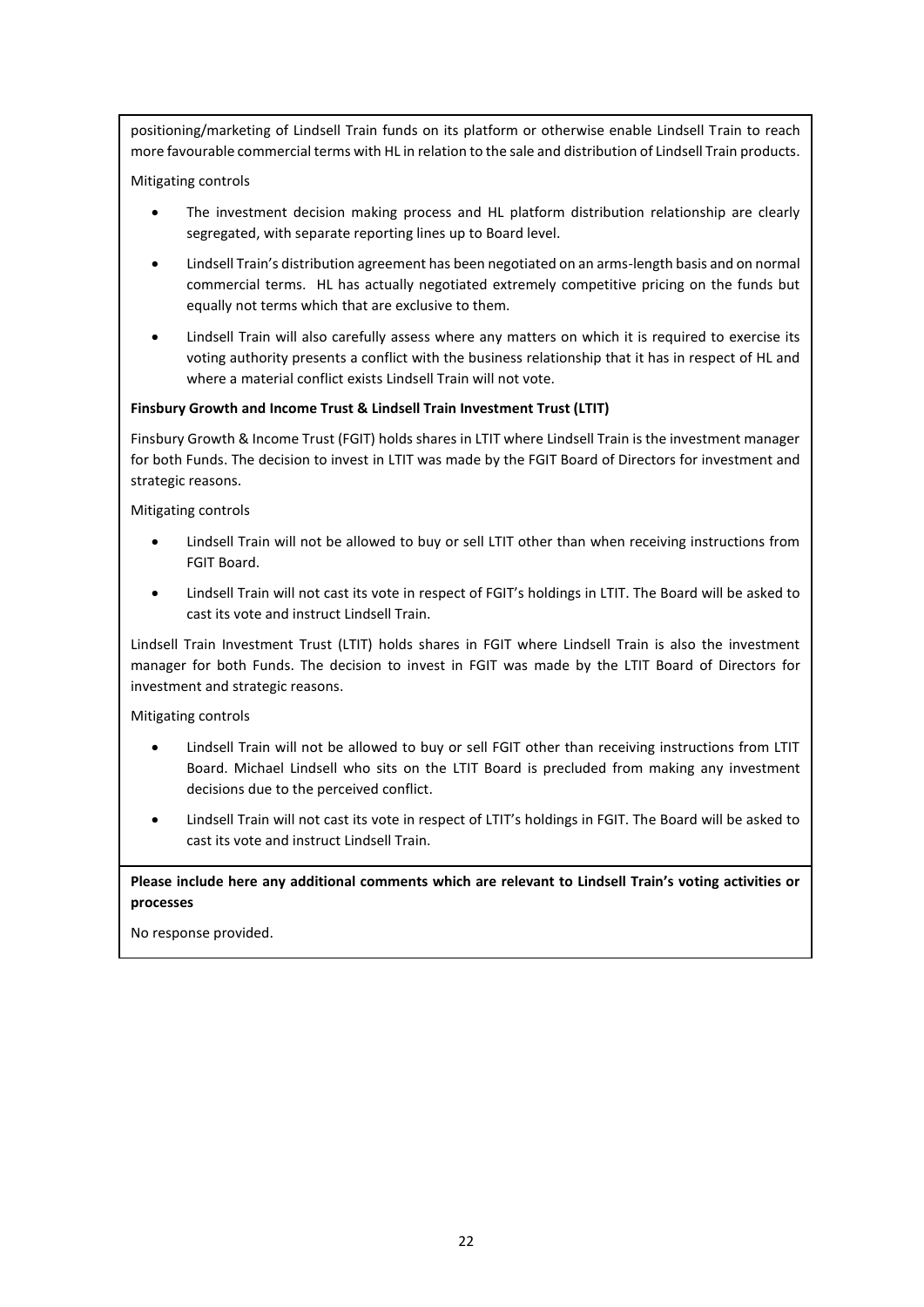#### **Most significant vote – Vote 1: Unilever**

**Resolution:** Cross border merger

#### **Approximate size of the fund's holding as at the date of the vote:** 9.7%

Note: *Lindsell Train has provided approximate size of the fund's holding as at the preceding month from the data of the vote.*

#### **Guidance – Proxy: Not provided, Management: For**

#### **Action: For**

Lindsell Train is a long-term holder of consumer goods company, Unilever, having initiated a position in the company in 2001. In 2018 they engaged extensively with management and other institutions regarding a proposed modification to Unilever's corporate structure. The proposed plans were abandoned at the time. During Q2 2020 Unilever announced London as its new headquarters. Lindsell Train support the concept of a single parent company that makes share-based acquisitions and demergers easier to undertake and also allows greater flexibility at a time when they are looking to management to use their balance sheet to capitalise on post-pandemic opportunities.

Lindsell Train believes this is a significant vote as they engaged directly with management on the matter. The vote signals the end to an engagement that has dated back to 2018 and Lindsell Train believes has demonstrated the power of shareholders to protect their rights.

#### **Outcome:**

In favour of management, for the resolution.

#### **Most significant vote – Vote 2: Mondelez**

**Resolution:** Advisory vote on Executive compensation

**Approximate size of the fund's holding as at the date of the vote:** 7.0%

#### **Guidance – Proxy: Not provided, Management: For**

#### **Action: Abstain**

Lindsell Train pays careful consideration to the compensation policies of the companies in which it invests. In assessing its compensation policies it focuses more on how incentives are structured rather than the actual quantum of compensation. In other words it can be comfortable with large rewards provided that the incentives are aligned with shareholders' interests and its principles.

In the case for Mondelez Lindsell Train did not believe that the company's compensation policy was aligned with the long-term best interests of the shareholders.

Prior to 2020 Lindsell Train had voted against Mondelez compensation resolutions, however over the past two years Mondelez management have made a significant effort to explain to their investment team the rationale for their policies during various engagements with them. Lindsell Train believes their vote indicates their intent to support Mondelez management in the event that they do amend their policy to align more closely with their views on compensation, and also rewards management's active engagement with Lindsell Train.

#### **Outcome:**

In favour of management, for the resolution.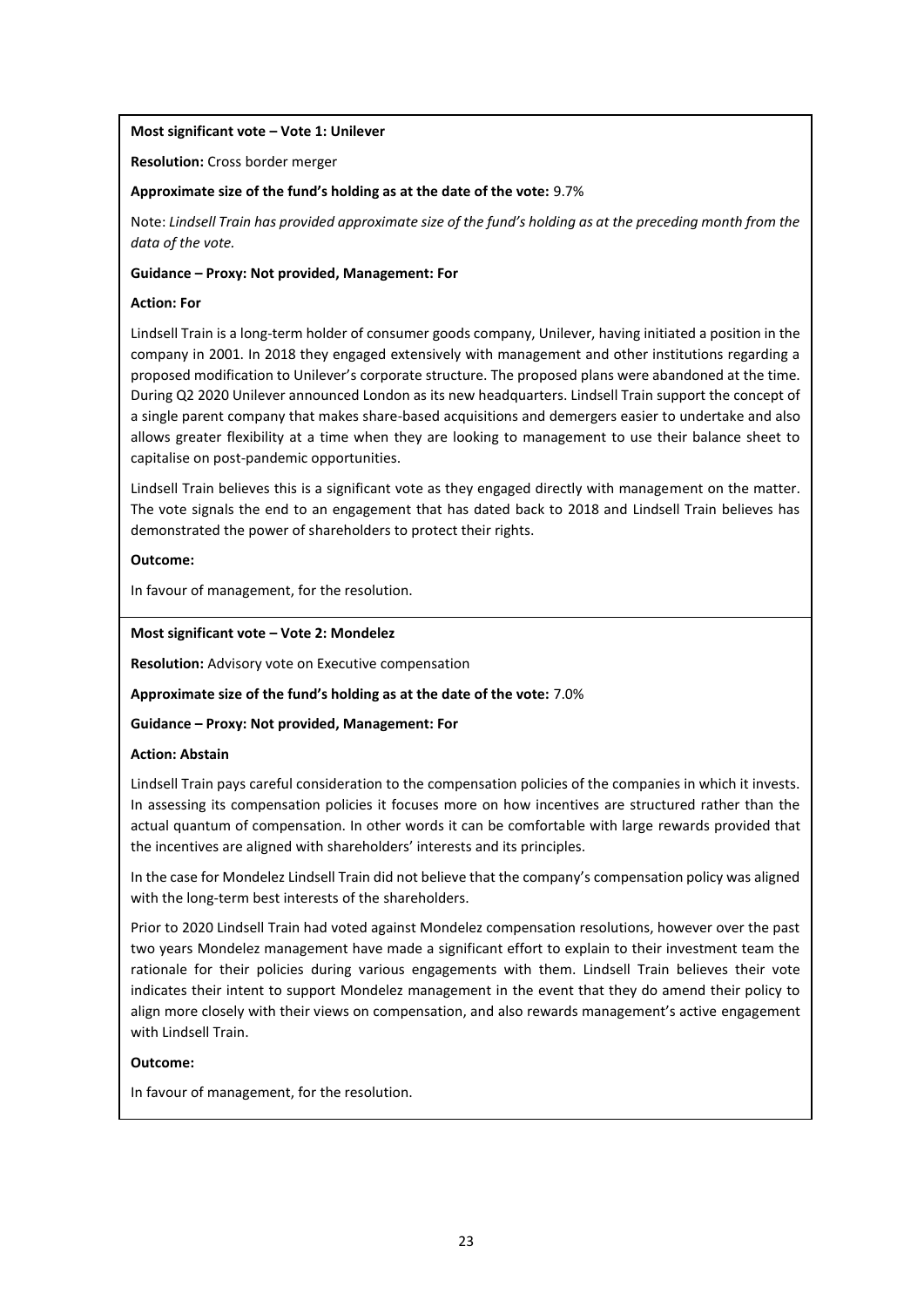# **River and Mercantile (R&M) – River and Mercantile UK Equity High Alpha Fund**

#### **Voting Activities**

- There were 4,500 eligible votes for the fund over the 12 months to 30 September 2021
- The manager exercised 99% of its votes over the year
- 6% of votes were against management and <1% were abstained
- 6% of votes were contrary to the proxy advisor's recommendation

#### **What is R&M's policy on consulting with clients before voting?**

Clients may request for R&M to vote in a specific manner in an upcoming meeting. The R&M Operations team has set up a process to monitor and process these requests.

#### **Please describe whether R&M has made use of any proxy voter services**

R&M uses a third party, ISS Corporate Solutions, to implement its voting policy, overriding the recommended action when it differs from R&M's General Principles on standards for good corporate governance and management of environmental and social issues.

#### **Please provide an overview of R&M's process undertaken for deciding how to vote**

R&M's Voting & Engagement Policy sets out its beliefs on what it regards as best practice for companies globally. For UK companies it incorporates the standards set by the UK Corporate Governance Code and intends to deal with issues that are either not covered, require greater emphasis or are specifically left open for shareholders to resolve with company boards. This also applies to companies listed outside the UK, as it believes this Code has taken a lead in encouraging companies to set higher standards of corporate governance in promoting transparency, integrity and to adopt a medium to long-term view in decision making for the benefit of all stakeholders. Implementation of its Policy is mainly by voting, with engagement as appropriate.

Fundamental principles are set out in the R&M Policy and applied in the majority of cases. However, R&M discourages passive box ticking and aims to take an informed and pragmatic approach to voting. R&M will give due consideration to the specific circumstances and facts available to each investor before voting. For UK companies R&M supports a "comply or explain" approach to corporate governance and endorses the Code. It expects UK companies to explain and justify any reasons for non-compliance, and to outline its plans for compliance in future. In the case of non-compliance, R&M reserves the right to accept or reject the explanation. For non-UK companies, R&M is supportive of similar Codes.

R&M believes the overriding objective of the company should be to optimise over time the returns to its shareholders. Where other considerations affect this objective, they should be clearly stated and disclosed. To achieve this objective, R&M expects that the company should endeavour to ensure the long-term viability of its business, and to manage effectively its relationships with stakeholders.

**Is R&M currently affected by any of the five conflicts listed by the PLSA (see notes) or any other conflicts across any of its holdings?** 

R&M is not impacted by any of conflicts of interests listed.

**Please include here any additional comments which are relevant to R&M's voting activities or processes** No response provided.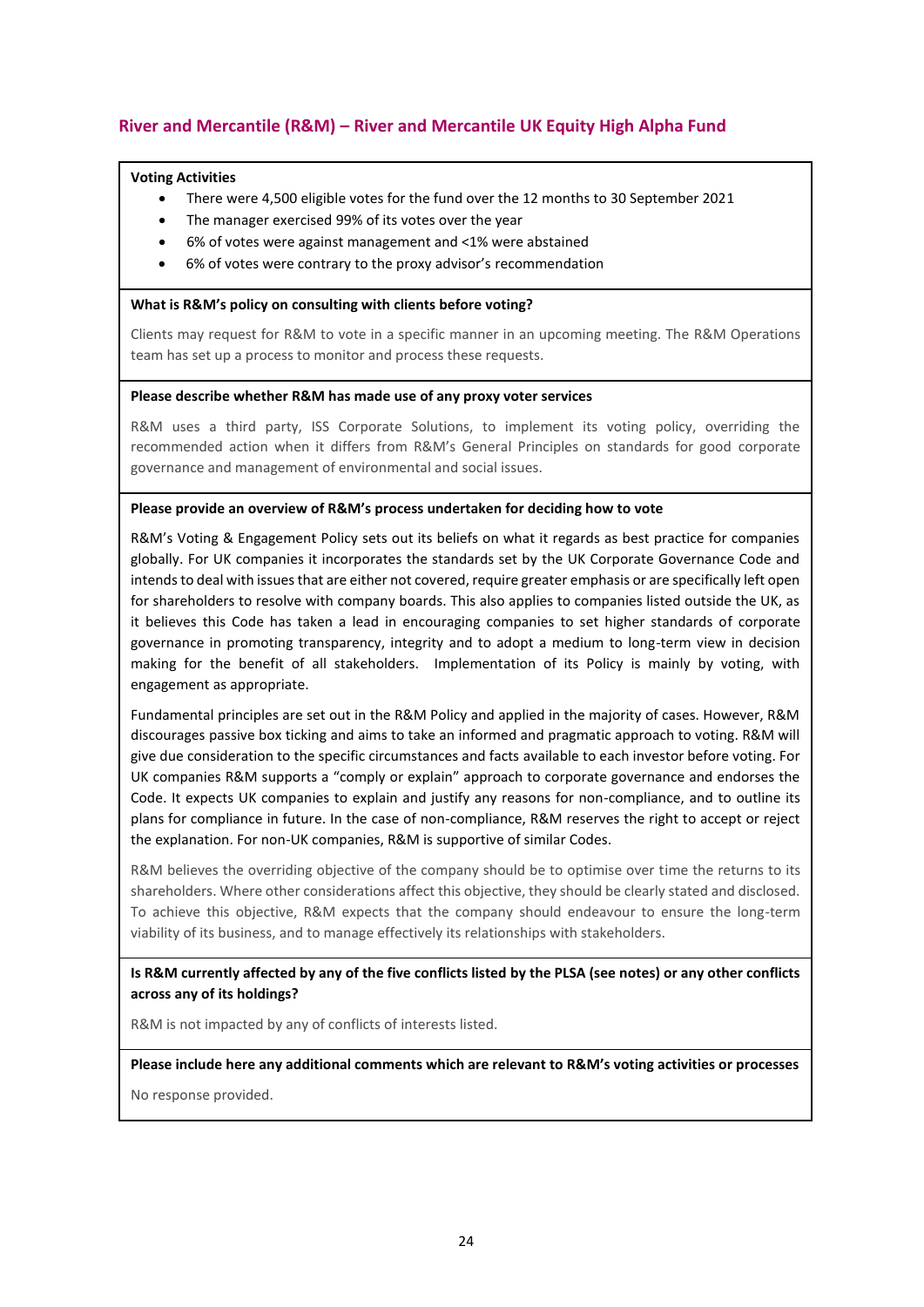#### **Most significant vote – Vote 1: Royal Dutch Shell**

**Resolution:** Request Shell to Set and Publish Targets for Greenhouse Gas (GHG) Emissions

**Approximate size of the fund's holding as at the date of the vote: 3%**

**Guidance – Proxy: Not provided, Management: Against,**

#### **Action: For**

R&M would like to see all companies, irrespective of sector, setting Net Zero GHG Emissions targets and a strategy to achieve. R&M therefore support shareholder resolutions that are putting pressure on companies to achieve this. as a whole they are supportive of shareholder resolutions addressing climate change and environmental issues.

R&M supports shareholder resolutions linked to climate change and Net Zero Emissions by 2050 and believes this vote is significant due to the company's large holding in the portfolio.

#### **Outcome:**

Against the resolution and in favour of management. This resolution had 30% for, which was a significant increase on 14% in 2020.

**Most significant vote – Vote 2: Rio Tinto**

**Resolution:** Re-elect Megan Clark as Director

**Approximate size of the fund's holding as at the date of the vote:** 2

**Guidance – Proxy: Against, Management: For,**

#### **Action: Against**

R&M believe as Chair of the Sustainability Committee, Megan Clark is accountable for the failures in governance and risk management that contributed to the Juukan Gorge incident, including the lack of effective controls to properly manage the social and environmental risks and the relationships with indigenous communities.

R&M considers this vote significant as it is a large holding in the portfolio.

#### **Outcome:**

For the resolution.

R&M expect this vote to send a strong message to other mining and exploration companies to ensure an event such as Juukan Gorge does not happen again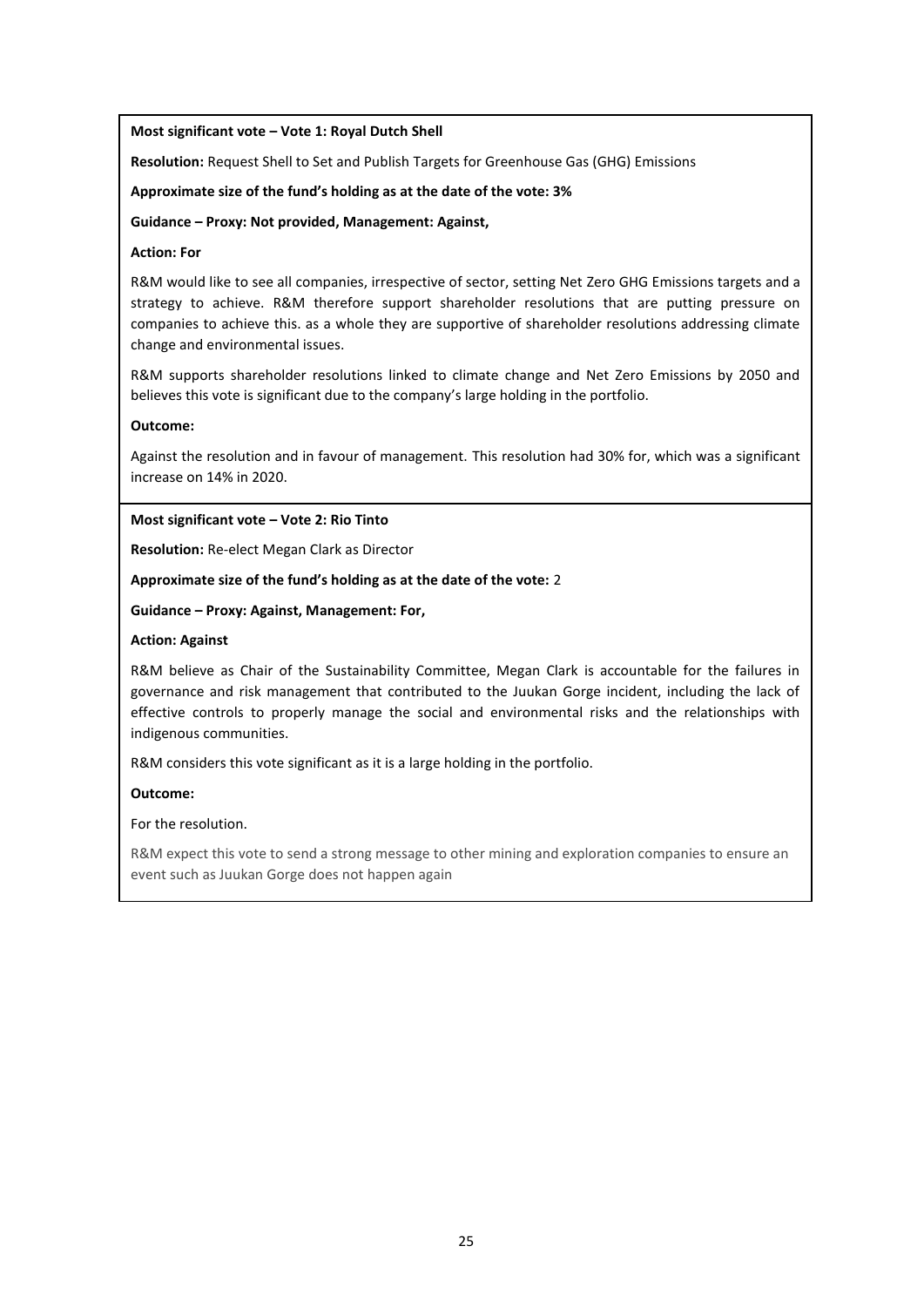# **Fulcrum Asset Management – Diversified Absolute Return Fund**

#### **Voting Activities**

- There were 8,318 eligible votes for the fund over the 12 months to 30 September 2021
- The manager exercised 97% of its votes over the year
- 6% of votes were against management and 2% were abstained
- 2% of votes were contrary to the proxy advisor's recommendation

#### **What is Fulcrum's policy on consulting with clients before voting?**

As it currently stands Fulcrum does not consult with clients before voting and to date has not had a request from a client to do this. Fulcrum expressed that it would be happy to engage with clients on this topic and particularly for segregated mandates it is also open to considering client input.

#### **Please describe whether Fulcrum has made use of any proxy voter services**

Fulcrum use Glass Lewis as its proxy adviser. Fulcrum's default is to use the proxy's standard voting policy, however, there may be times where it overrides its advice, particularly related to climate change proposals. Advice from Glass Lewis feeds automatically into the Broadridge platform where Fulcrum execute their votes.

#### **Please provide an overview of Fulcrum's process undertaken for deciding how to vote**

Fulcrum's default is to vote as per advice from its proxy adviser, Glass Lewis. However, from August 2020 Fulcrum has incorporated the option to override its advice where they believe a vote that might impact climate change/global warming. Fulcrum will, in these instances, carry out its own research and if it considers it right to do so, vote against its advice if this is in favour of the topic of climate change mitigation. In particular, Fulcrum looks for votes related to encouraging science-based target setting with regard to decarbonisation goals as this is a core part of its engagement focus.

#### **Is Fulcrum currently affected by any of the five conflicts listed by the PLSA (see notes) or any other conflicts across any of its holdings?**

Fulcrum is not currently affected by any conflicts across its holdings.

#### **Please include here any additional comments which are relevant to Fulcrum's voting activities or processes**

No response provided.

#### **Most significant vote – Vote 1: Amazon**

**Resolution:** Shareholder Proposal that the board report on the amount of Plastics released due to Plastic Packaging.

**Approximate size of the fund's holding as at the date of the vote:** <1%

#### **Guidance – Proxy: Against, Management: Against,**

#### **Action: For**

Glass Lewis, Fulcrum's proxy advisor, understood the larger environmental risks stemming from plastic pollution, in this case they believed the company had taken significant actions and provided disclosures regarding minimising its carbon footprint. As such, the proxy advisor were not convinced that shareholders would necessarily benefit from the Company's adoption of this proposal. Given the type of proposal, and following discussions, Fulcrum decided to vote against their advice and as a result voted for the proposal.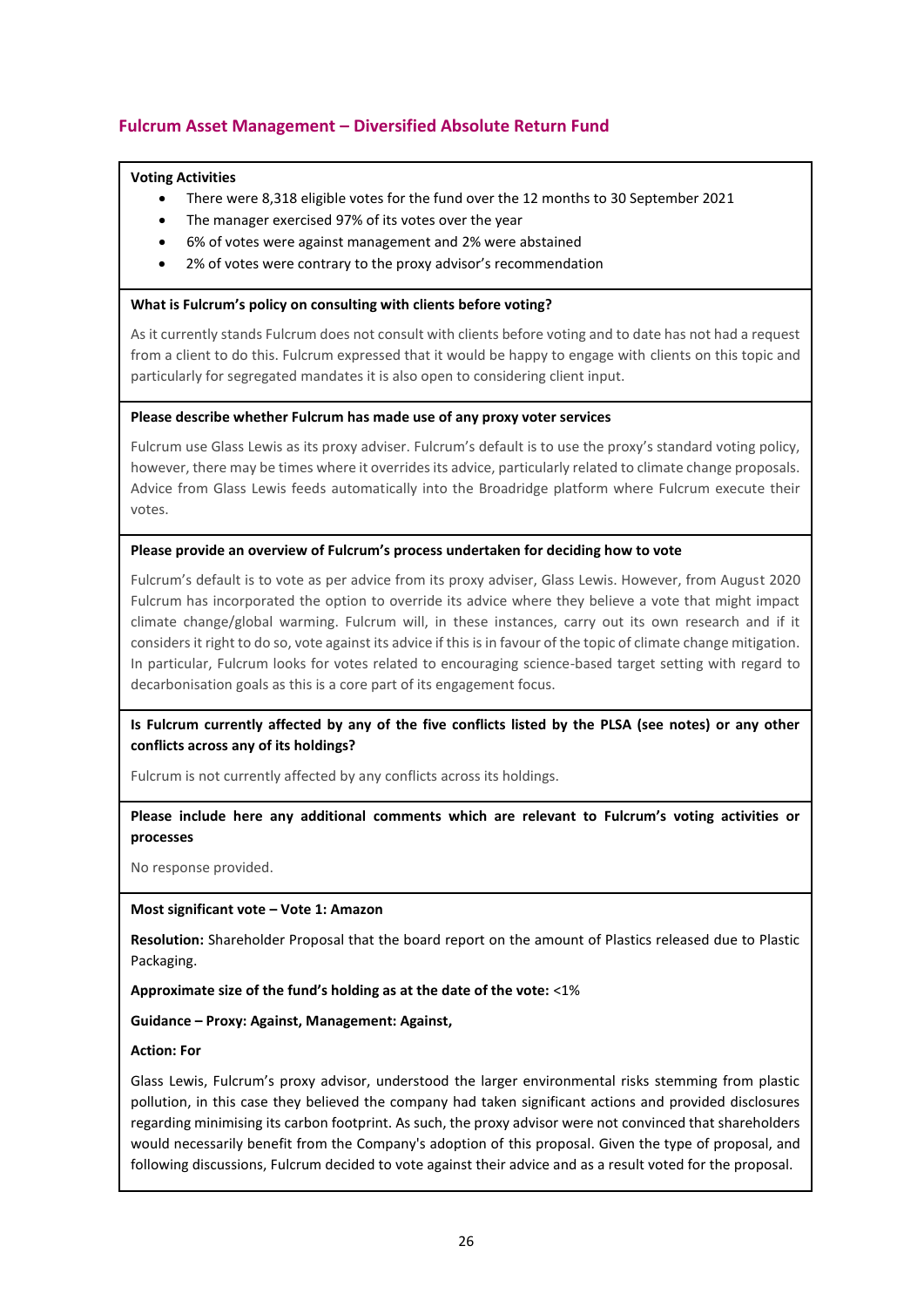Fulcrum considers this resolution to be significant because it was an ESG vote submitted by shareholders and demonstrates an instance where they voted against the proxy advisor's recommendation.

#### **Outcome:**

Against the resolution, in favour of management.

#### **Most significant vote – Vote 2: Canadian Pacific Railway Limited**

**Resolution:** Shareholder Proposal that the Company present a climate action plan and annually seek advisory shareholder approval of the plan

#### **Approximate size of the fund's holding as at the date of the vote:** <1%

#### **Guidance – Proxy: For, Management: Against,**

#### **Action: For**

This proposal had two separate requests: Glass Lewis were supportive of the first (the Company producing TCFD-aligned reporting) though they had significant concerns regarding the second clause (which would set up an annual advisory vote on the Company's GHG reduction plan). As a result they proposed Fulcrum vote against the management's favourable recommendation of the resolution. However, following discussions, Fulcrum went against their advice and voted for the proposal as this is a climate-related proposal of which we are supporters.

Fulcrum considers this resolution to be significant because it was an ESG vote submitted by shareholders and demonstrates an instance where they voted against the proxy advisor's recommendation.

#### **Outcome:**

For the resolution.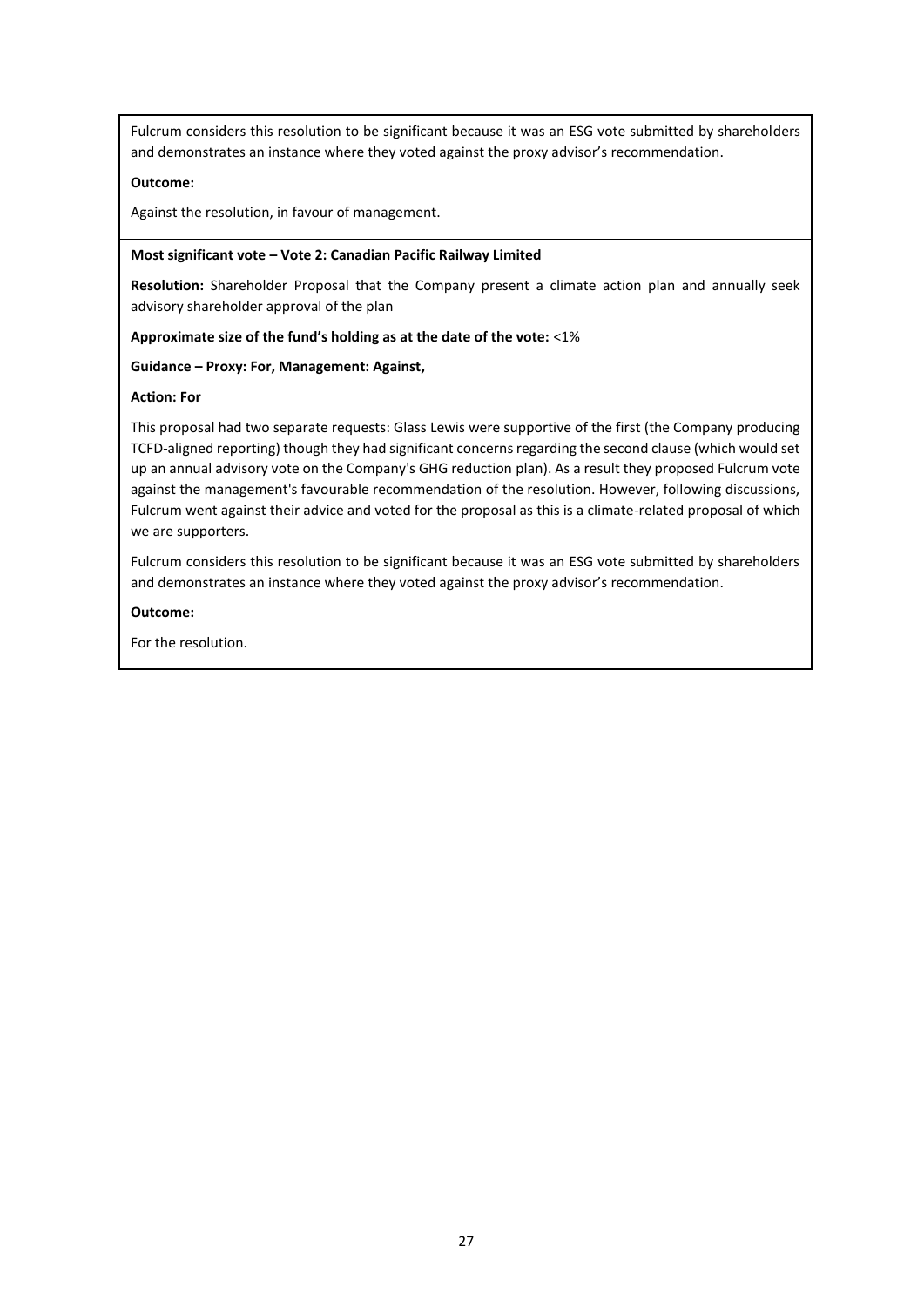## **Jupiter Asset Management – Jupiter Ecology Fund**

#### **Voting Activities**

- There were 844 eligible votes for the fund over the 12 months to 30 September 2021
- The manager exercised 100% of its votes over the year
- 2% of votes were against management and <1% were abstained

#### **What is Jupiter's policy on consulting with clients before voting?**

Jupiter is open to and welcomes dialogue with clients on stewardship matters, including voting decisions. Such dialogue is typically coordinated by Jupiter's in-house Governance and Sustainability team, who work with its fund managers on proxy voting and company engagement and the development of its Stewardship Policy.

Understanding client priorities, engaging in collective action with other investors, using third party data and remaining close to investor organisations and industry bodies informs its overall stewardship strategy, including voting. Ultimately, Jupiter expresses that it is transparent in communicating to the clients of its pooled funds that the fund managers at Jupiter take the lead and are accountable for stewardship activity, including voting decisions. This is in keeping with its active management philosophy and Jupiter does not think it is in keeping with its responsibilities to clients if these duties become detached from its fund managers.

#### **Please describe whether Jupiter has made use of any proxy voter services**

In order to assist in the assessment of corporate governance and sustainability issues, Jupiter subscribes to external corporate governance and sustainability research and data providers. Such external resources contribute to forming a balanced view on voting matters. However, while Jupiter takes the proxy adviser's recommendations into account, stewardship activities are not delegated or outsourced to third parties and recommendations are not automatically followed when deciding how to vote. Jupiter's primary proxy research providers are Institutional Shareholder Services (ISS).

#### **Please provide an overview of Jupiter's process undertaken for deciding how to vote**

Jupiter's individual fund managers with responsibility for an investment in a company retain ultimate discretion over voting decisions for the funds they manage on behalf of clients. This is consistent with Jupiter's active management philosophy.

Jupiter does not think it is appropriate or in keeping with its commitment to clients if these considerations become detached from its fund managers. Therefore, Jupiter does not outsource voting or engagement activity to third parties and does not automatically follow voting recommendations. The process is supported by Jupiter's Governance and Sustainability ('GS') team, which is involved in reviewing agenda items, disseminating information and engaging with companies. Resolutions are assessed against Jupiter's Stewardship Policy and any non-compliance with good market practice or major issues (including investment decisions) is discussed with fund managers prior to voting.

**Is Jupiter currently affected by any of the five conflicts listed by the PLSA (see notes) or any other conflicts across any of its holdings?** 

Jupiter expressed that it is not affected by any conflicts listed.

#### **Please include here any additional comments which are relevant to Jupiter's voting activities or processes**

No response provided.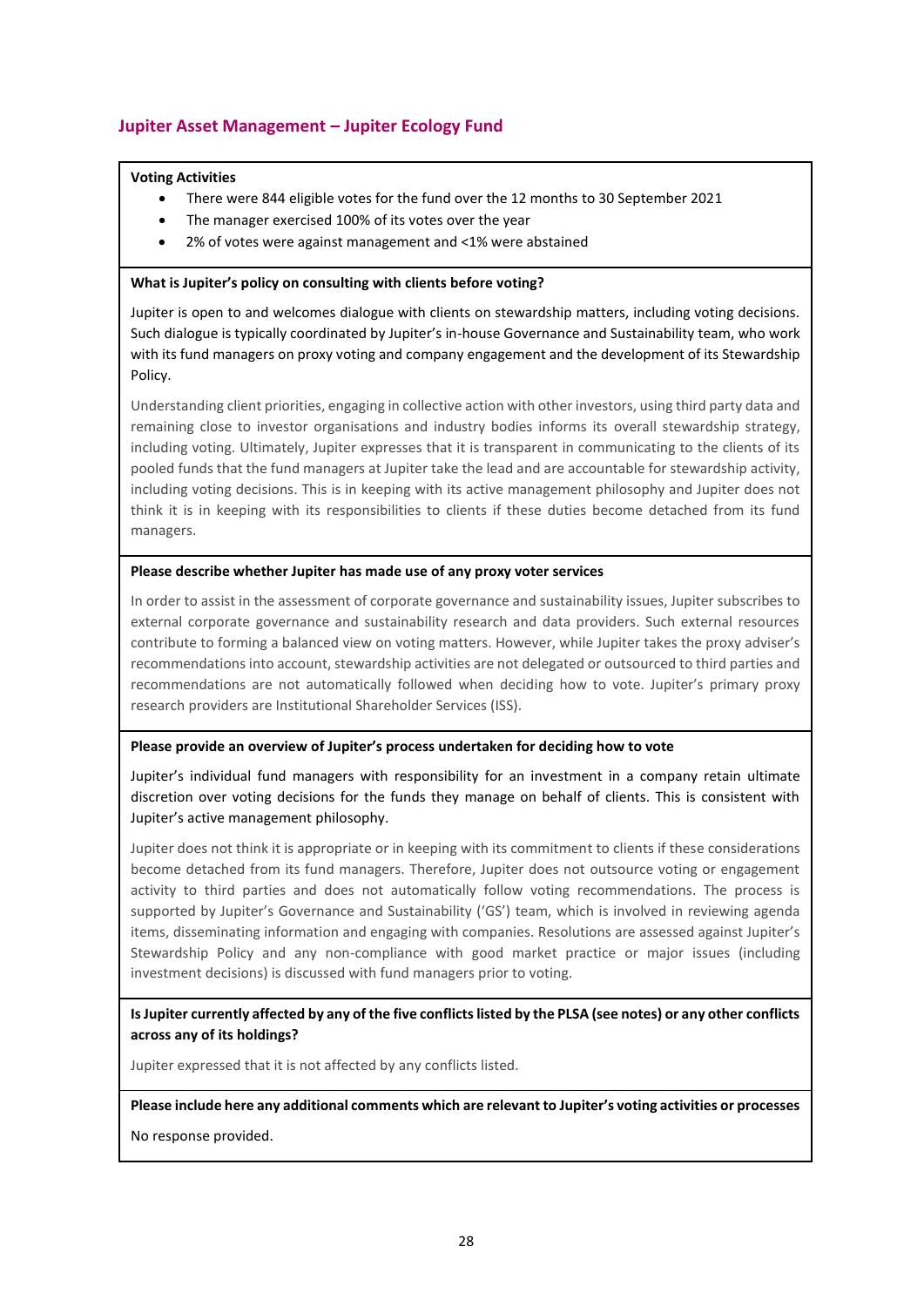#### **Most significant vote – Vote 1: First Solar**

**Resolution:** Report on Board Diversity

**Approximate size of the fund's holding as at the date of the vote:** 1.9%

**Guidance – Proxy: Not provided, Management: Not provided,**

#### **Action: For**

Jupiter voted in favour of this shareholder proposal following considerations it may enhance company efforts to promote diversity in terms of gender and ethnicity, at board-level and the workforce, which may enable company leadership to better reflect the workforce and the company overall to better reflect its community and customers.

Jupiter view this vote as significant as it has a potential impact on financial outcome.

**Outcome:** 

For the resolution.

#### **Most significant vote – Vote 2: Tomra Systems ASA**

**Resolution:** Remuneration Policy / Elect Directors

#### **Approximate size of the fund's holding as at the date of the vote:** 2.3%

#### **Guidance – Proxy: Against, Management: Not provided,**

#### **Action: For**

Jupiter voted against due to concerns regarding the alignment of pay and performance.

Jupiter has assessed this vote to be most significant due to the potential impact on financial outcomes.

#### **Outcome:**

For the resolution.

Jupiter expressed concerns around the performance-alignment of the remuneration policy in a post-results call with company IR, communicated after the vote and before the meeting date on 4th May. The company confirmed they will pass on Jupiter's comments to the Board and revert back to shareholders in due course. Regarding the Board, via Jupiter's analysis and in engagement with the company they are monitoring the ongoing CEO succession process, at this time Jupiter believe the company would benefit most from stability and thus have decided to vote in favour of board elections.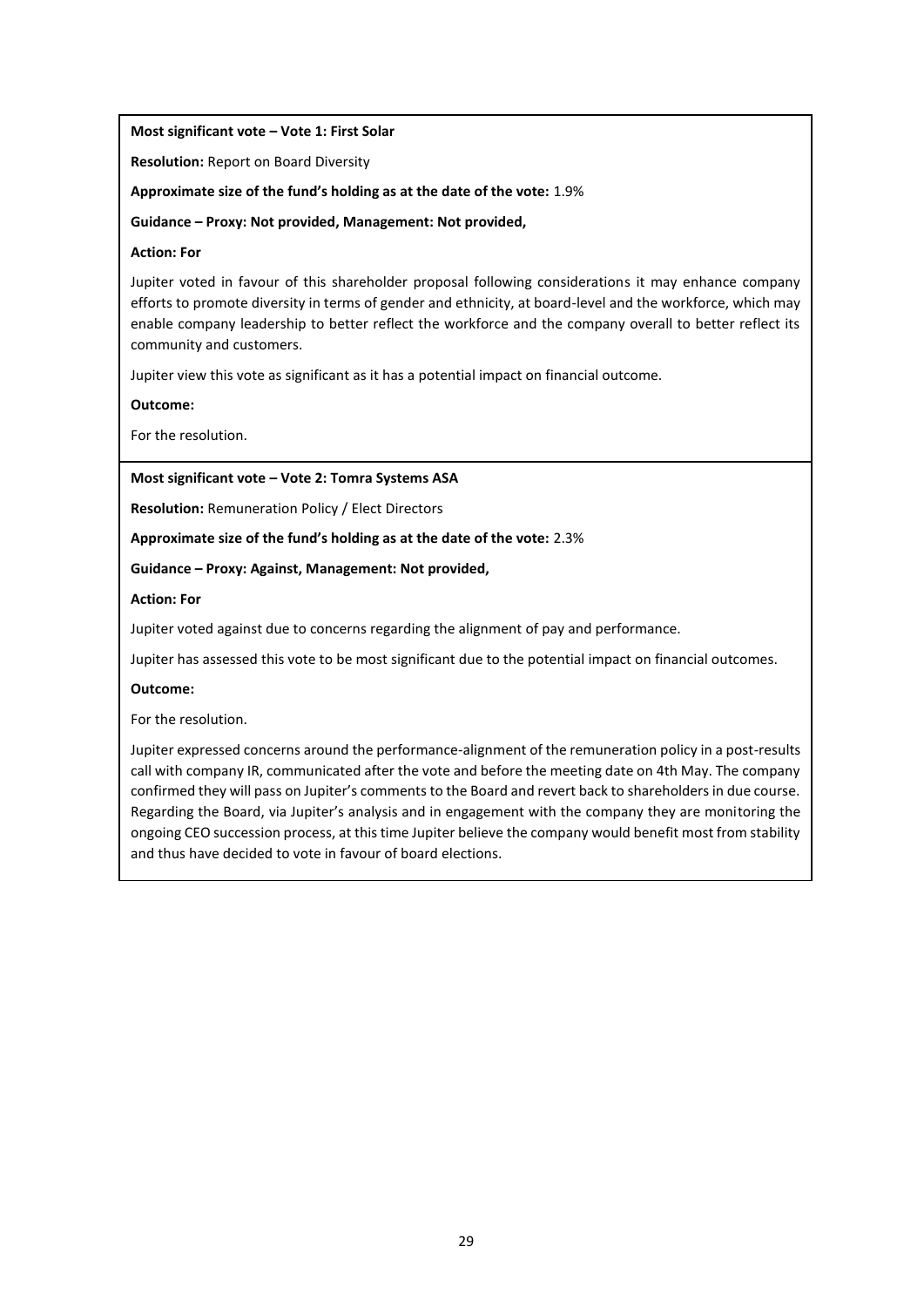# **HSBC Global Asset Management – Islamic Global Equity Index Fund**

#### **Voting Activities**

- There were 1,661 eligible votes for the fund over the 12 months to 30 September 2021
- The manager exercised 93% of its votes over the year
- 10% of votes were against management and 0% were abstained
- 7% of votes were contrary to the proxy advisor's recommendation

#### **What is HSBC's policy on consulting with clients before voting?**

The legal right to the underlying votes lies with the directors of the HSBC Islamic Global Equity Index Fund. It has delegated this execution of this voting to HSBC Global Asset Management (UK) Limited.

#### **Please describe whether HSBC has made use of any proxy voter services**

HSBC uses a voting research and platform provider, Institutional Shareholder Services (ISS) to assist with the global application of its voting guidelines. ISS reviews company meeting resolutions and provides recommendations highlighting resolutions which contravene HSBC guidelines. HSBC will review voting policy recommendations according to the scale of its overall holdings. The bulk of holdings are voted in line with the recommendation based on its guidelines.

#### **Please provide an overview of HSBC's process undertaken for deciding how to vote**

HSBC exercises its voting rights as an expression of stewardship for client assets. It has global voting guidelines which protect investor interests and foster good practice, highlighting independent directors, remuneration linked to performance, limits on dilution of existing shareholders and opposition to poison pills.

#### **Is HSBC currently affected by any of the five conflicts listed by the PLSA (see notes) or any other conflicts across any of its holdings?**

HSBC Funds and client mandates may hold shares in its parent, HSBC Holdings PLC. HSBC has a special procedure for voting on these shares to manage this conflict. HSBC also has procedures for managing other conflicts that may arise. However, HSBC does not believe that it has exposure to the conflicts listed.

#### **Please include here any additional comments which are relevant to HSBC's voting activities or processes**

No response provided.

#### **Most significant vote – Vote 1: Exxon Mobil Corporation**

**Resolution:** Proxy contest - Management Proxy Vs Shareholder Proxy

**Approximate size of the fund's holding as at the date of the vote:** 1.4%

**Guidance – Proxy: Not provided, Management: Against**

#### **Action: For the shareholder proxy card**

HSBC voted against the management and selected a range of issues that are representative of our voting guidelines. This was largely due to their concern by the lack of substantial improvement in Exxon's commitment and strategy with regards to climate change.

HSBC engaged previously with Exxon in 2020 as a member of the Climate Action 100+ investor group. Before the meeting, they had a call with Exxon's representatives to express their concerns and communicate their inclination to support the shareholders' proxy card. After the meeting HSBC confirmed their vote to the Exxon's representatives they met.